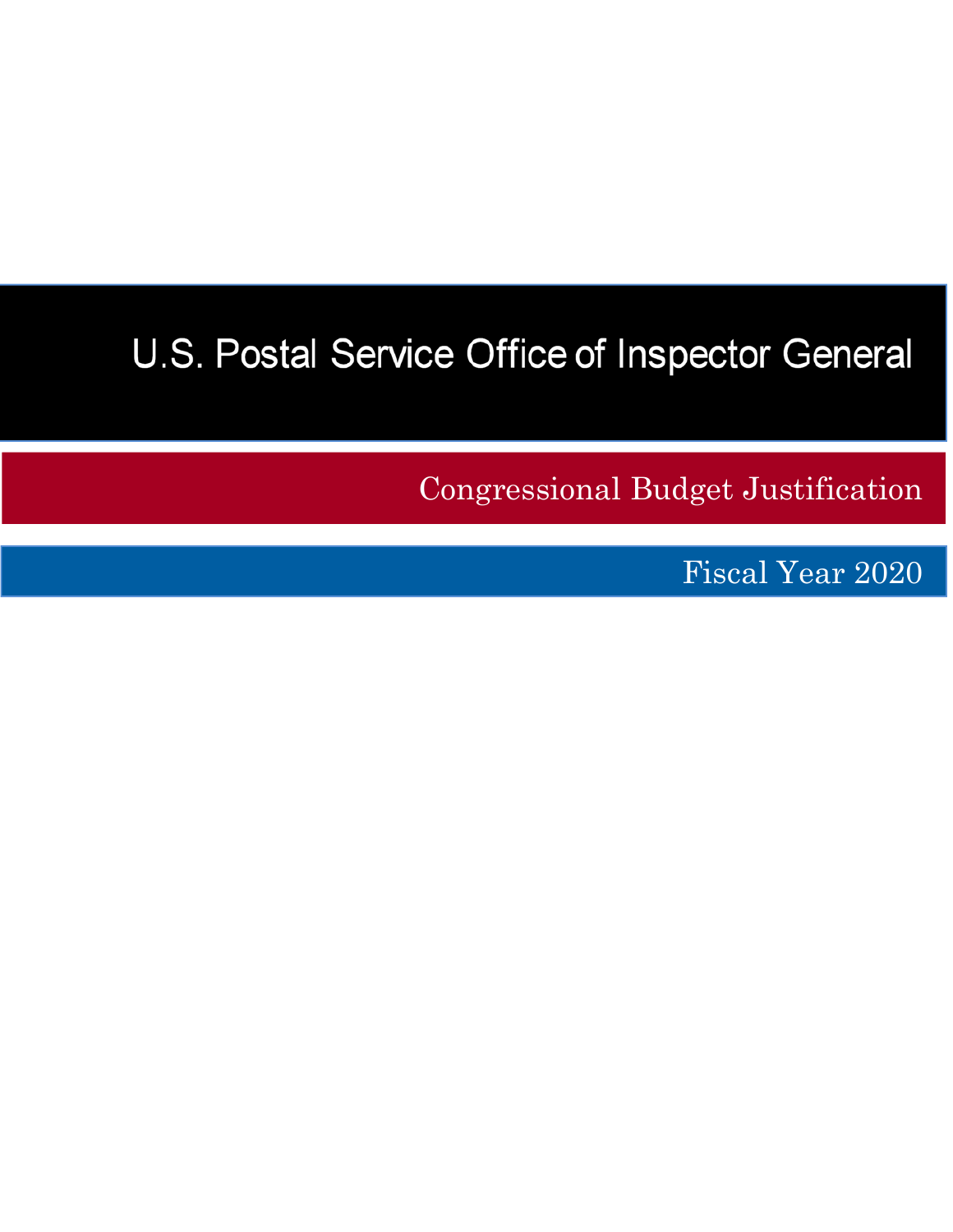# **Executive Summary**

The President's fiscal year (FY) 2020 budget provides funding of \$250 million to the U.S. Postal Service Office of Inspector General (OIG) for on-going operational expenses. This document presents perspective and context for our budget needs and planned areas of focus for FY 2020 and highlights prior year accomplishments and activities.

The OIG aligns its mission resources to concentrate on the highest-risk areas for the U.S. Postal Service. We achieve significant results with an efficient, lean staff, with only one OIG employee for every 607 postal workers. The Office of Investigations (OI) helps prevent fraud and protect assets by identifying and investigating high impact cases to minimize loss and maximize recoveries for the Postal Service. The Office of Audit (OA) focuses on making impactful recommendations, identifying cost savings, and highlighting postal revenue opportunities.

Our law enforcement staff in OI accounts for more than one-half of the OIG by size and requires 66 percent of our overall budget, a reflection of the size of the postal workforce and its nationwide distribution. Last year, this group's work resulted in over 2,700 investigations, 1,053 convictions, and almost \$514 million in fines, restitutions, recoveries, and cost avoidances. Any reductions in our budget directly impact the number of investigations we can conduct, which is of serious concern as the postal infrastructure is at increasing risk of being exploited by employees and others to traffic narcotics, such as dangerous opioids.

In addition to investigative results, we returned nearly \$9 for every \$1 invested in our budget in FY 2018. Much of this financial impact was due to work conducted by our audit staff, which completed 166 reports and issued 326 recommendations. Their efforts identified \$1.7 billion in financial impact, including funds put to better use, questioned costs, and revenue impact.

A fully funded OIG is vitally important in protecting our nation's Postal Service. The FY 2020 budget of \$250 million will allow our agency to largely maintain on-going operations in both our audit and investigative offices at current staffing levels.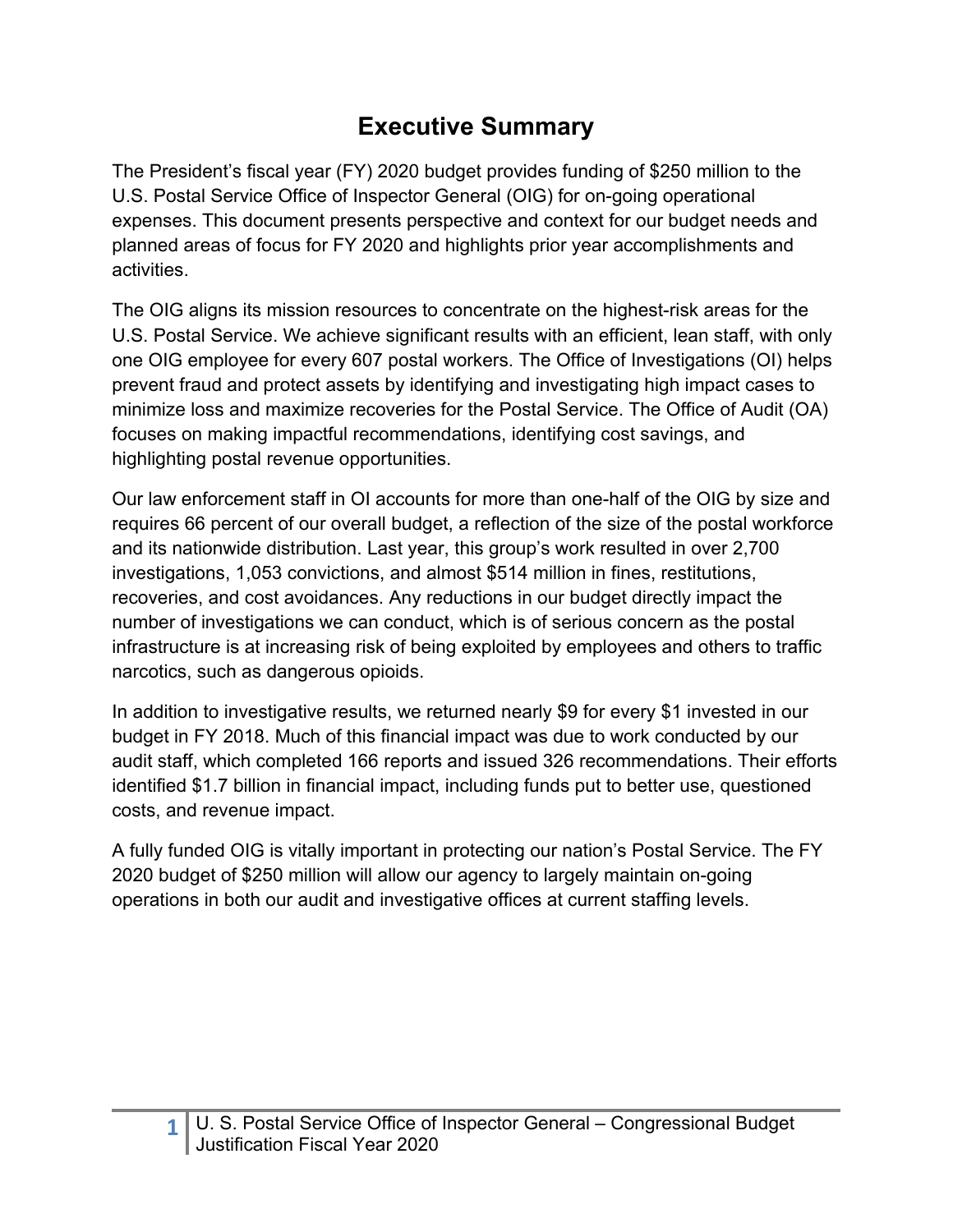# **Table of Contents**

| L.  | <b>OIG HISTORY AND MISSION</b>                        | 3  |
|-----|-------------------------------------------------------|----|
| Ш.  | <b>PROPOSED FISCAL YEAR 2020 BUDGET</b>               | 4  |
|     | A. Meeting the President's Management Agenda          | 4  |
|     | <b>B. OIG Mission Critical Work</b>                   | 5  |
|     | <b>III. BUDGET DETAILS</b>                            | 7  |
|     | A. Budget Summary                                     | 7  |
|     | <b>B.</b> Appropriations Table                        | 7  |
|     | C. Budget Adjustments Table                           | 8  |
|     | D. Budget Increases and Decreases Descriptions        | 9  |
|     | E. Reimbursable Authority                             | 10 |
|     | F. Appropriation Language                             | 10 |
|     | G. Legislative Mandates                               | 10 |
| IV. | OIG PRIORITIES AND RESULTS                            | 12 |
|     | A. Investigative Priorities and Results               | 12 |
|     | <b>B.</b> Audit and Evaluation Priorities and Results | 15 |
|     | C. Other Mission Areas                                | 19 |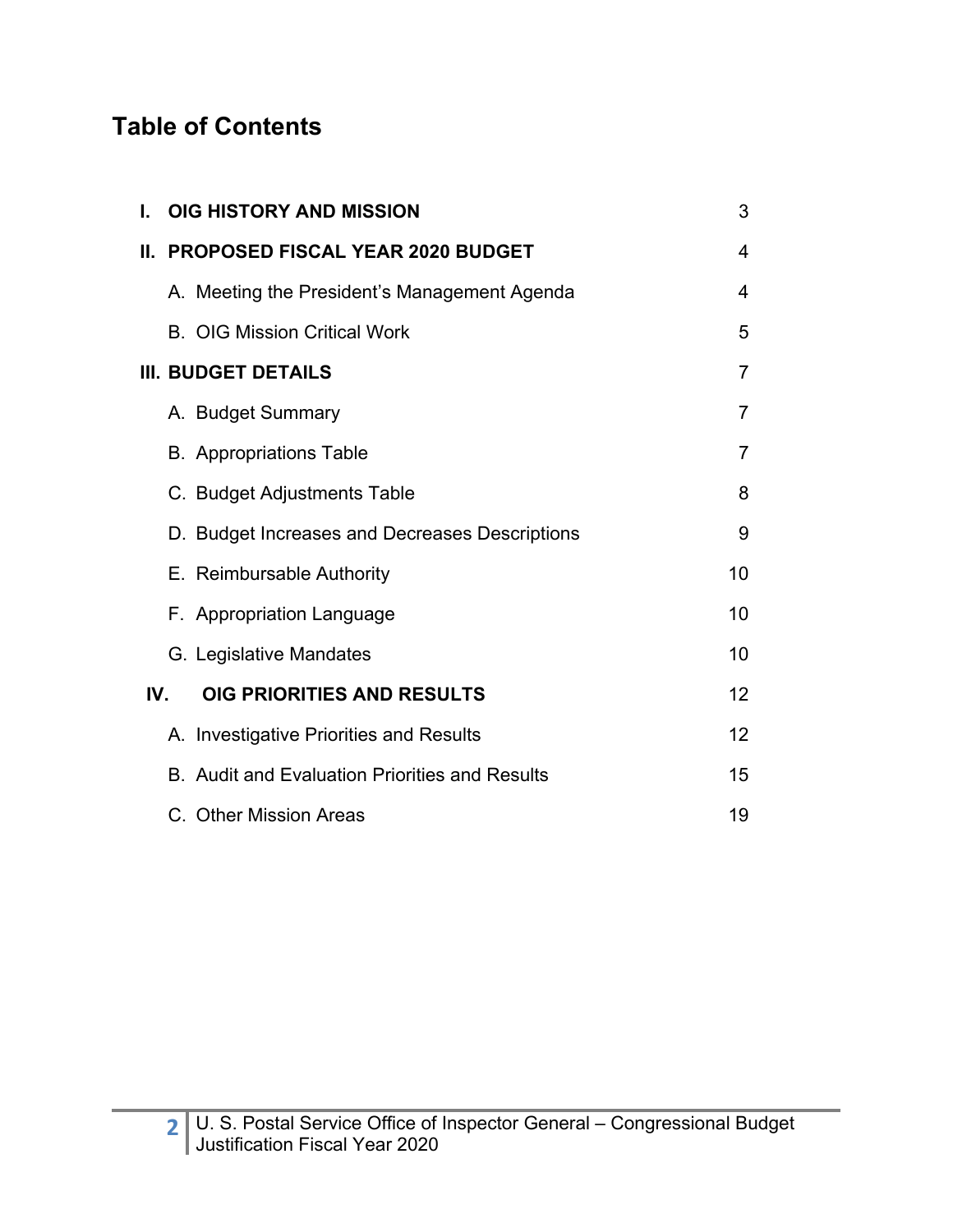### **I. OIG HISTORY AND MISSION**

The U.S. Mail traces its roots back to 1775, when Benjamin Franklin was appointed the first postmaster general of the United States. In 1971, the U.S. Postal Service was created as an independent establishment of the Executive branch, with a mandate to provide universal service to bind the nation together and operate like a business. Over 634,000 Postal Service employees serve every U.S. business and residence at least six days a week, operating more than 31,000 retail and delivery units in all 50 states and the U.S. territories. The U.S. Department of Homeland Security considers the Postal Service to be a national critical infrastructure because of its ability to reach all U.S. citizens in a crisis. In fiscal year (FY) 2018, the Postal Service delivered over 146 billion pieces of mail to more than 159 million U.S. residential and business addresses. With so much at stake, postal business operations and employees must be held to the highest standards.

The U.S. Postal Service Office of Inspector General (OIG) is an independent oversight organization operating within the Postal Service under the authority of the Inspector General Act of 1978, as amended. We are the leanest of the 73 federal inspectors general relative to its parent agency – with only one full-time employee (FTE) for every 607 Postal Service employees. The inspector general is appointed by and reports to the governors of the Postal Service and keeps Congress fully and currently informed of its activities.

The OIG's mission is to promote the economy, efficiency, and effectiveness of Postal Service programs and operations and to protect against fraud, waste, and abuse. In carrying out its mission, the OIG:

- Conducts audits, evaluations, and investigations;
- Reviews existing and proposed legislation and regulations; and
- Keeps the governors and Congress fully and currently informed of problems and deficiencies relating to Postal Service programs and operations.

The OIG aligns its mission resources to concentrate on the highest-risk areas for the Postal Service. The Office of Investigations (OI) helps prevent fraud and protect assets by identifying and investigating high impact cases to minimize loss and maximize recoveries for the Postal Service. Using the Postal Service's own data as a strategic asset, the Office of Audit (OA) focuses on making impactful recommendations, identifying cost savings, and highlighting postal revenue opportunities.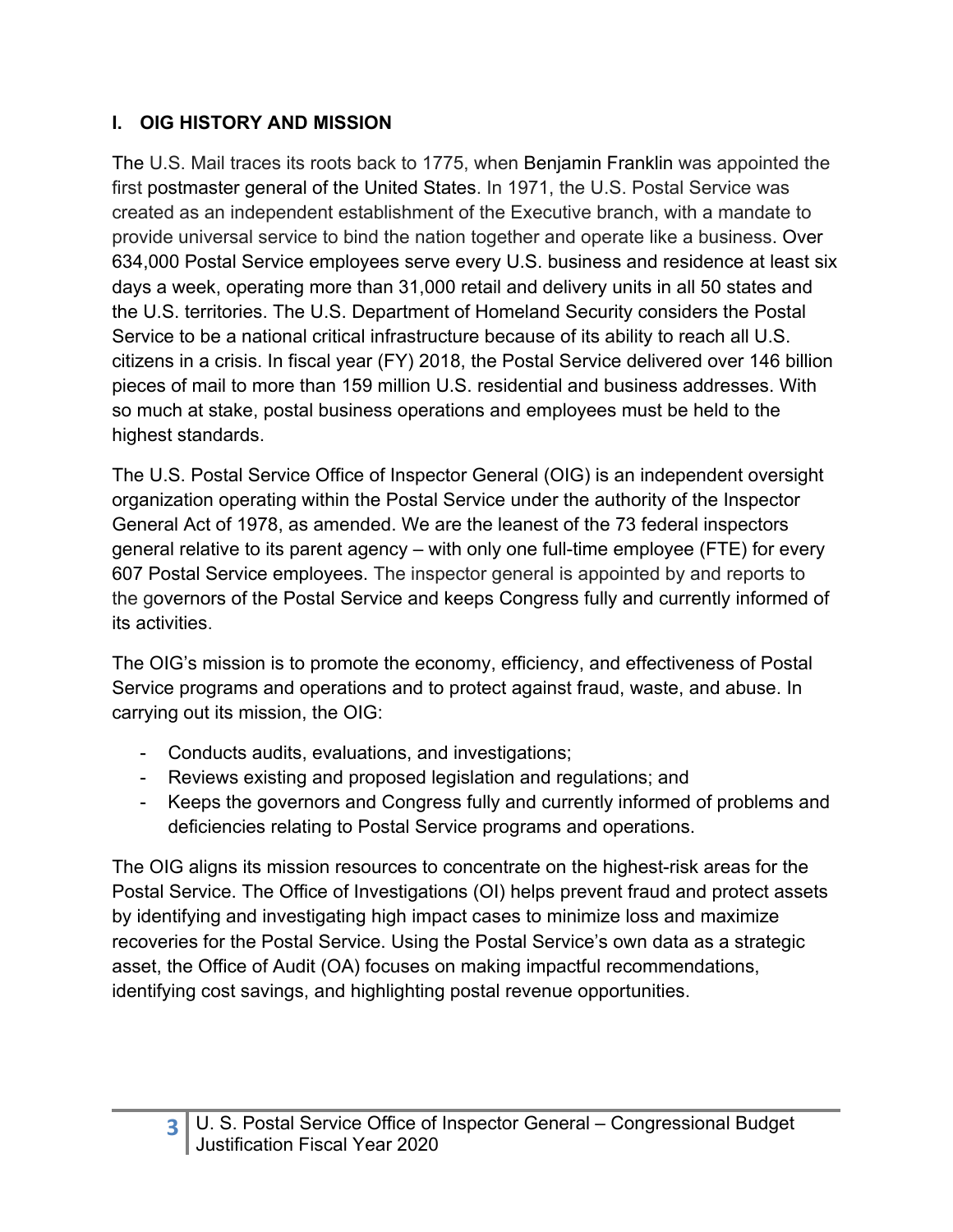#### **II. PROPOSED FISCAL YEAR 2020 BUDGET**

The OIG receives its funding level through the appropriations process, but none of this funding comes from taxpayers or the U.S. Treasury. All of our operating funds originate from the Postal Service, which is not appropriated and earns its funds from ratepayers.

Our budget has been essentially flat since FY 2010, with a FY 2018 enacted budget and a FY 2019 estimated budget amount of \$245 million. On February 15, 2019, the Consolidated Appropriations Act of 2019 was enacted, which provides \$250 million in funding for the OIG for FY 2019 and includes a retroactive 1.9 percent cost of living increase. The President's FY 2020 budget provides \$250 million, which represents a 2 percent increase from our FY 2018 enacted budget and no increase from our FY 2019 enacted budget. The FY 2020 budget supports an authorized staffing level of 1,034.<sup>1</sup>

The FY 2020 budget supports the following salaries and benefits costs:

- \$151.5 million, or 61 percent, for personnel compensation, and
- \$57.5 million, or 23 percent, for personnel benefits.

The remaining \$41 million, or 16 percent, is for other mission critical costs.

### **A. Meeting the President's Management Agenda**

In keeping with the government-wide management agenda, the OIG recognizes the criticality of infrastructure management and is, accordingly, driving towards information technology (IT) modernization. In FY 2017, the OIG initiated a multiyear effort to transition from a traditional data center environment to a cloud-based solution. This modernization of our IT architecture involves the migration of services and tools from costly in-house solutions to more flexible, less expensive cloud-based solutions. This strategic investment was made possible by a \$5 million increase to our budget in FY 2017 that allowed us to transition much of our infrastructure at once, rather than through a piecemeal approach.

The OIG is committed to creating an infrastructure that will enable a robust data strategy for the future. Our work in FY 2020 will focus on enhancing current tools and developing new models that offer predictive analytics (what is going to happen) and prescriptive analytics (what the Postal Service should do).

#### **4**  U. S. Postal Service Office of Inspector General – Congressional Budget Justification Fiscal Year 2020

 1 Note.—A full-year 2019 appropriation was not enacted at the time the budget was prepared; therefore, the budget assumes this account is operating under the Continuing Appropriations Act, 2019 (Division C of P.L. 115–245, as amended). The amounts included for 2019 reflect the annualized level provided by the continuing resolution, with no cost of living increase.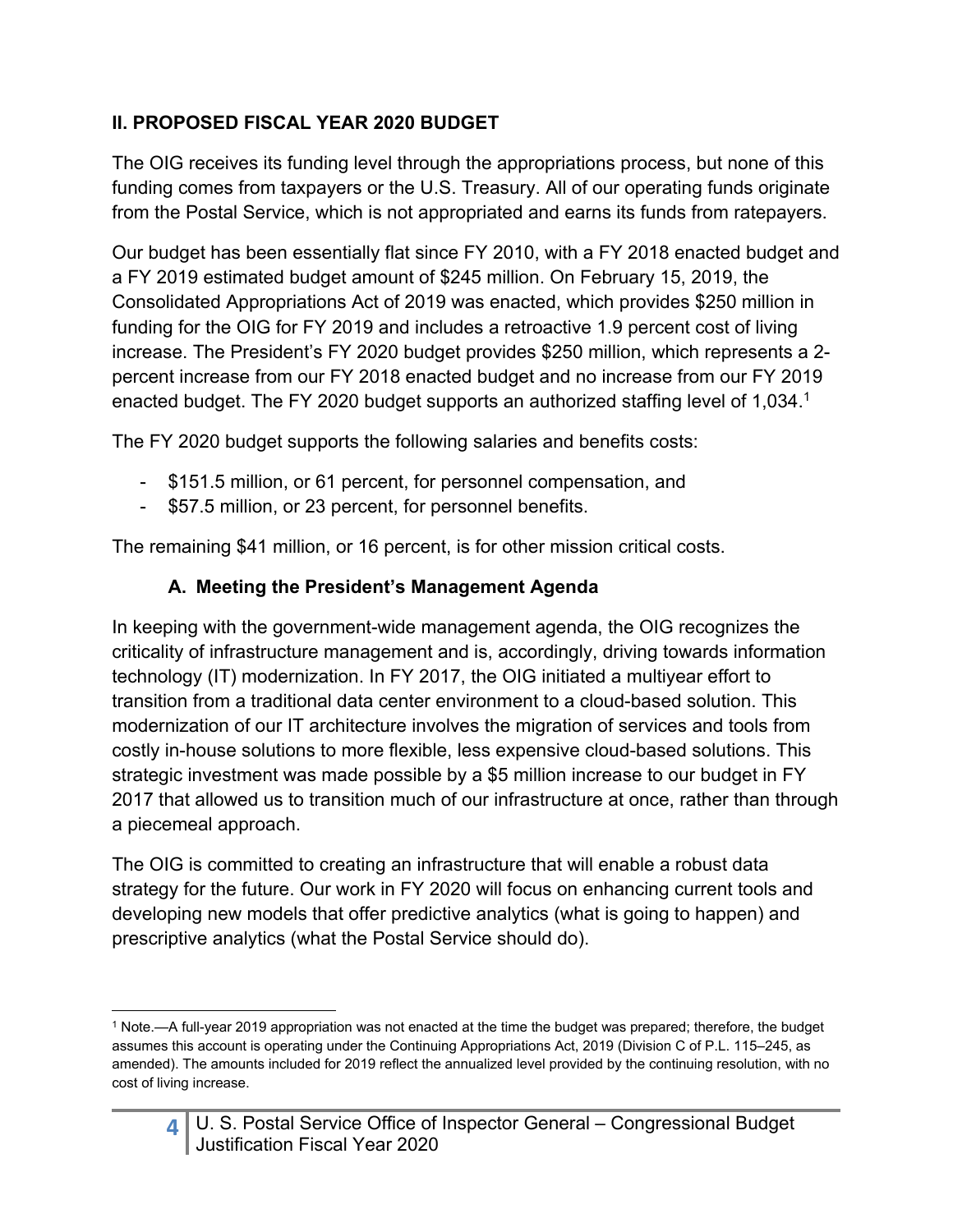Finally, to build an OIG workforce for the 21<sup>st</sup> Century, the OIG undertook a top-tobottom review of FTE and non-personnel resource deployment and made changes and adjustments to our resource allocations in all of our components. As a result, we have increased the resources allocated to investigating postal employees trafficking narcotics through the mail, with 114 agents assigned to work these cases nationwide. We are automating our on-boarding process to eliminate inefficient paperwork and replacing legacy performance management systems in human resources management. We focus on hiring the best candidates, maintaining a fully engaged workforce by recognizing exceptional achievement, and swiftly addressing those who underperform. The OIG participates in the government-wide Employee Viewpoint Survey and in FY 2018, we scored significantly higher than the federal government average on both satisfaction with dealing with poor performance and hiring people with the right skills.

#### **B. OIG Mission Critical Work**

To prepare for potentially reduced budgets in FY 2020 and beyond, we reviewed our strategic plans to enhance the alignment of our workforce to our mission, further focusing on maximizing effectiveness. We continuously mine Postal Service and government data assets for decision making, to enhance accountability, and inform our responsible deployment of limited resources. In keeping with the President's Management Agenda, we evaluated what critical work we can and cannot do.

To date, these efforts have identified important initiatives and priorities where funding would be directed, including:

Continuing our cross-agency work focusing on the use of postal infrastructure by employees and others to traffic narcotics, such as dangerous opioids. In FY 2018, we opened 243 new narcotics cases, which is 33 percent higher than the previous year and almost 120 percent higher than the cases opened in FY 2014 (see chart below);



5 U. S. Postal Service Office of Inspector General – Congressional Budget Justification Fiscal Year 2020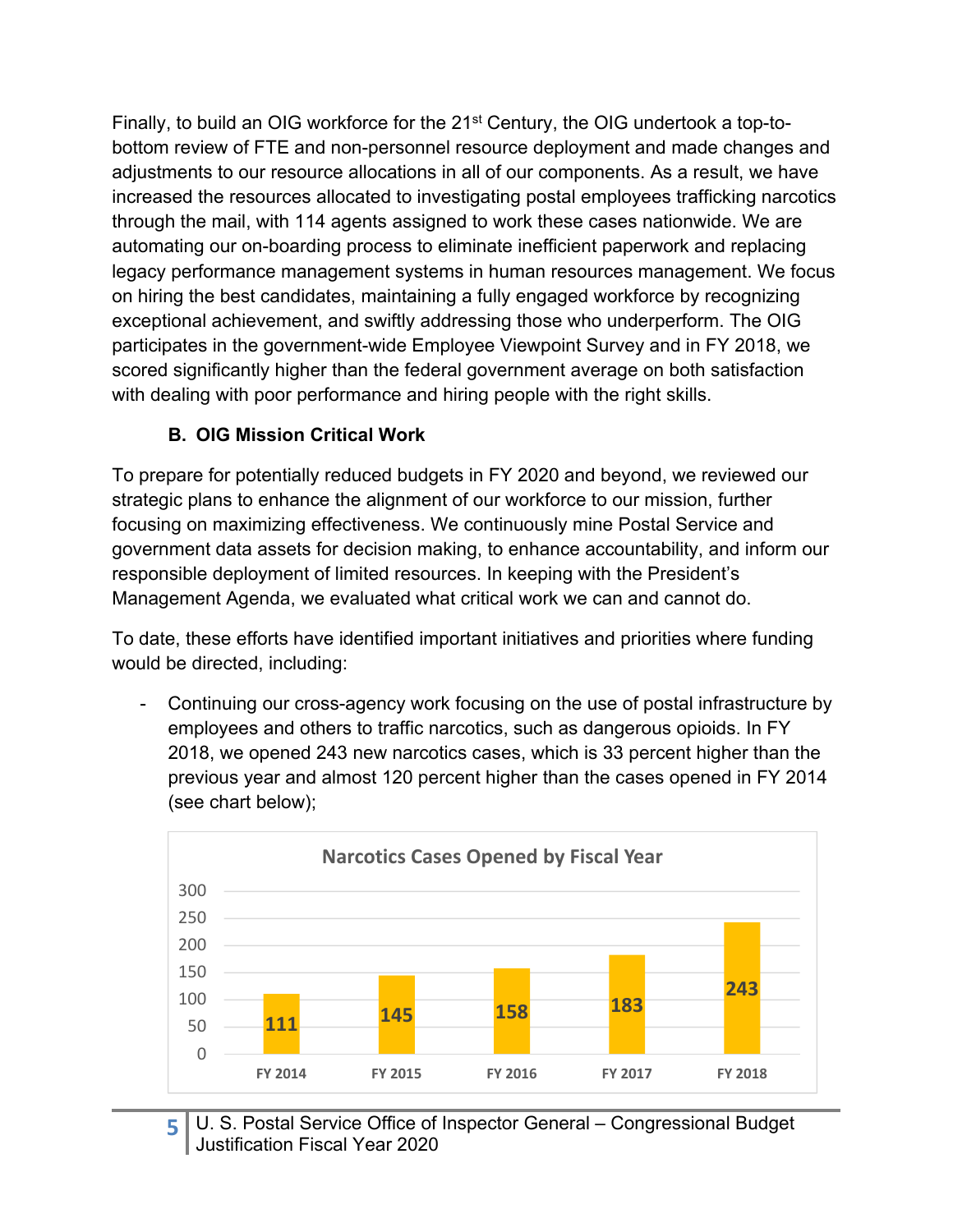- ‐ Maintaining an audit and investigative focus on mail service and delivery. In FY 2018, our Hotline received 13,092 complaints related to theft of mail, compared to 11,225 complaints in FY 2017 and 10,470 in FY 2016. This reflects a nearly 17 percent increase in overall complaints, and we do not expect that trajectory to slow down;
- Evaluating the legal basis and profitability of the Postal Service's business partnerships and its relationships with other third parties in the competitive parcel market; and
- Ensuring that the law enforcement activities conducted by the U.S. Postal Inspection Service (USPIS) are meeting Postal Service needs and complying with law enforcement standards.

In addition to insights within the President's Management Agenda, Congress has also made clear their priorities for our agency within the appropriations process. In a press release from the U.S. House of Representatives Appropriations Committee, they highlighted the fact that their FY 2018 proposal, "*Adds an extra \$10.4M above the budget request to the U.S. Postal Service Office of the Inspector General to continue drug interdiction efforts and investigations, providing a total of \$245M to investigate illicit drugs coming through the mail.*" The U.S. House of Representatives and the U.S. Senate appropriations committees also both cited in press statements that our narcotics efforts were the reason for the increase in our FY 2019 funding to \$250 million.

- As a result of receiving additional funds from Congress in March 2018, our office was able to train over 80 agents from other program assignments in how to conduct or support narcotics investigations, so they could join the efforts of our existing 25 trained agents. Through these training efforts and selective recruiting of experienced narcotics investigators, we now have 114 agents assigned to conduct these investigations. Those agents have initiated 206 new narcotics cases since March 2018, which are in addition to our existing inventory of ongoing narcotics investigations.

Consistent with our mission, we will continue to focus on returning significant value to the Postal Service by concentrating on the highest risks to the organization. In FY 2018, our OIG had a return on investment (ROI) of \$8.97 for every dollar spent. This ROI is in addition to the criminal, civil, and administrative actions resulting from our investigations of employee misconduct and frauds against the Postal Service.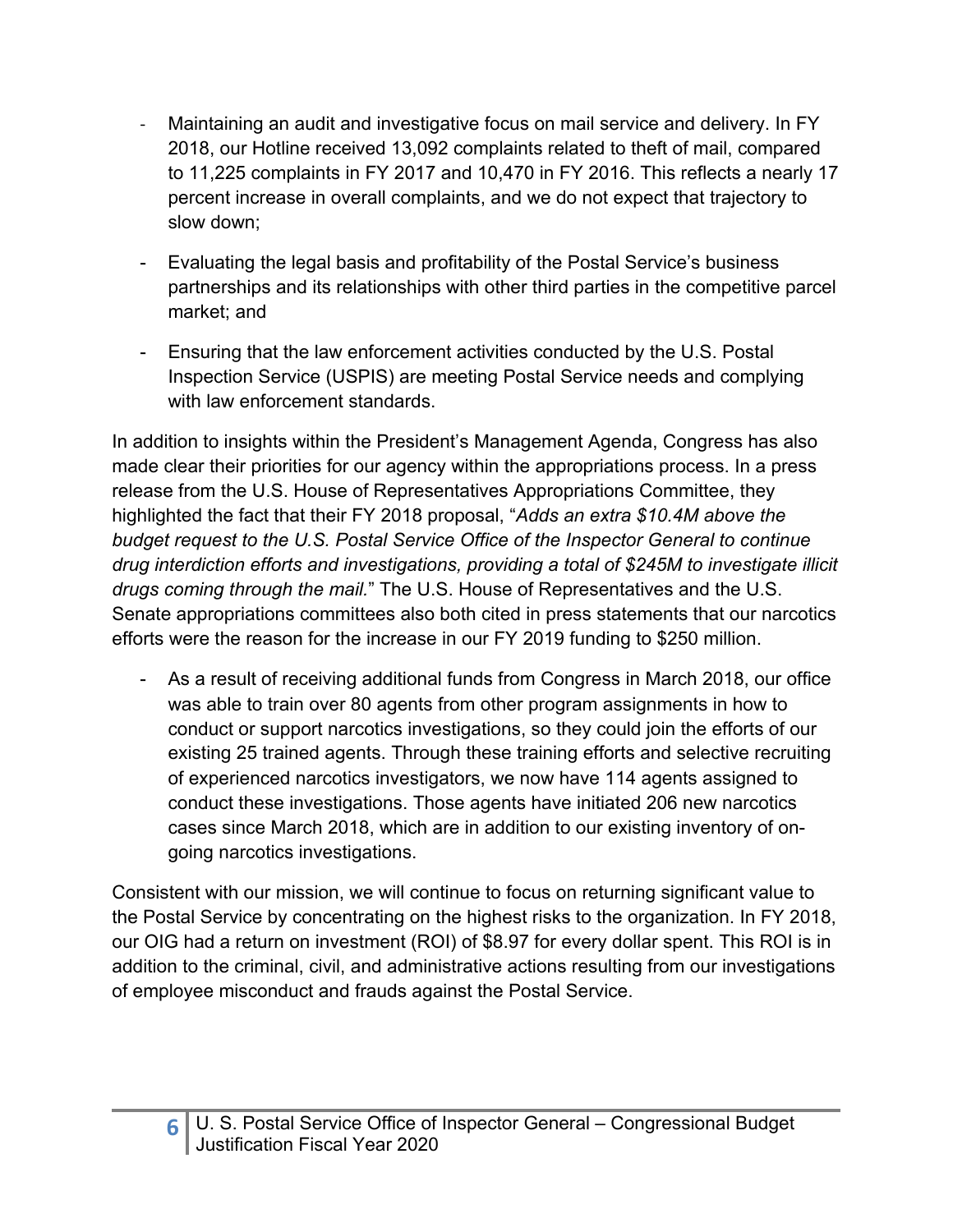#### **III. BUDGET DETAILS**

### **A. Budget Summary**

As required by Public Law 110-409 and the Inspector General Reform Act of 2008 (as amended), the OIG submits the following information related to its budget for FY 2020:

- ‐ The aggregate budget for the operations of the OIG is \$250,000,000.
- The portion of the budget allocated for OIG training is \$1,557,642, which satisfies our FY 2020 training requirements.
- ‐ The portion of the budget to support CIGIE is \$650,000, which is 0.26 percent of the \$250,000,000.

# **B. Appropriations Table**

The OIG FY 2020 budget plan is based on a level of effort for the two mission programs of OI and OA. The table below shows the budget by program area for appropriations in FYs 2018, 2019, and 2020.2

|                                           | FY 2018<br><b>Enacted</b> |                   | FY 2019<br><b>Estimate</b> |                   | FY 2020<br><b>Request</b> |                   | FY 19 to FY 20 |                   |            |        |
|-------------------------------------------|---------------------------|-------------------|----------------------------|-------------------|---------------------------|-------------------|----------------|-------------------|------------|--------|
| <b>Resources Available for Obligation</b> |                           |                   |                            |                   |                           |                   | Change         |                   | % Change   |        |
|                                           | <b>FTE</b>                | Amount<br>(000's) | <b>FTE</b>                 | Amount<br>(000's) | <b>FTE</b>                | Amount<br>(000's) | <b>FTE</b>     | Amount<br>(000's) | <b>FTE</b> | Amount |
| Appropriated Resources:                   |                           |                   |                            |                   |                           |                   |                |                   |            |        |
| Audit                                     | 370                       | \$83,300          | 361                        | \$78,400          | 361                       | \$79,190          | $\mathbf 0$    | \$790             | 0.0%       | 1.0%   |
| <b>Investigations</b>                     | 675                       | \$161,700         | 658                        | \$166,600         | 673                       | \$170,809         | 15             | \$4,210           | 2.3%       | 2.5%   |
| <b>Total: Appropriated Resources</b>      | 1,045                     | \$245,000         | 1,019                      | \$245,000         | 1,034                     | \$250,000         | 15             | \$5,000           | 1.5%       | 2.0%   |

  $2$  Note.—A full-year 2019 appropriation was not enacted at the time the budget was prepared; therefore, the budget assumes this account is operating under the Continuing Appropriations Act, 2019 (Division C of P.L. 115–245, as amended). The amounts included for 2019 reflect the annualized level provided by the continuing resolution.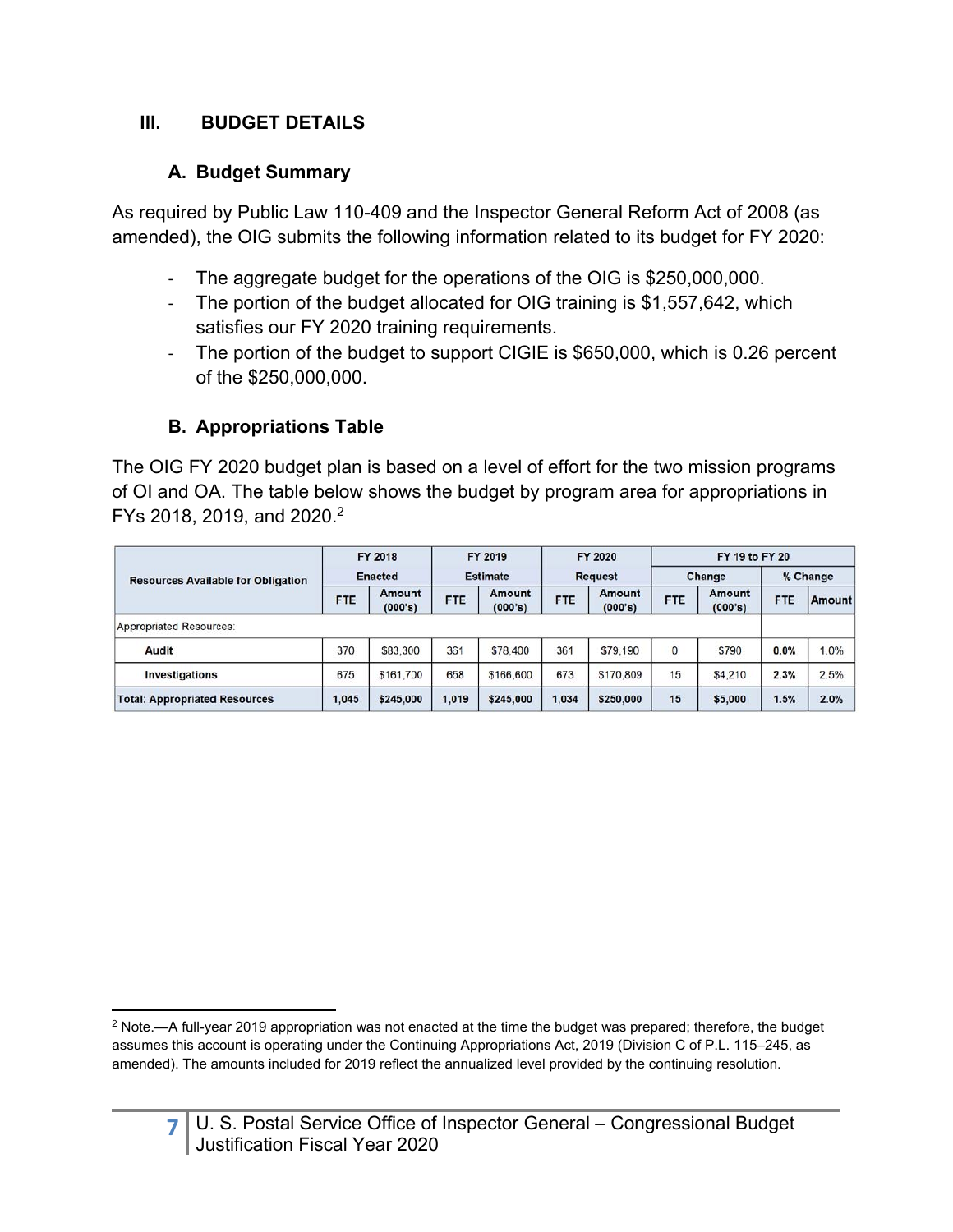| <b>Office of Inspector General</b>             | <b>FY 2018</b><br><b>Enacted</b> | FY 2019<br><b>Estimate</b> | FY 2020<br><b>Request</b> |  |
|------------------------------------------------|----------------------------------|----------------------------|---------------------------|--|
| FTE:                                           | 1,045                            | 1,019                      | 1,034                     |  |
| 11.1 Full-time Permanent Positions             | \$142,696                        | \$143,027                  | \$147,751                 |  |
| 11.3 Other than Full-time Permanent            | \$926                            | \$1,215                    | \$1,215                   |  |
| 11.5 Other Personnel Compensation              | \$2,699                          | \$2,506                    | \$2,506                   |  |
| 11.9 Total Personnel Compensation              | \$146,321                        | \$146,749                  | \$151,472                 |  |
| 12.0 Personnel Benefits                        | \$55,632                         | \$55,618                   | \$57,459                  |  |
| 21.0 Travel                                    | \$5,528                          | \$6,615                    | \$6,179                   |  |
| 22.0 Transportation of Things                  | \$607                            | \$912                      | \$912                     |  |
| 23.2 Rent Payments to Others                   | \$6,324                          | \$7,026                    | \$7,226                   |  |
| 23.3 Communications, Utilities, & Misc.        | \$2,570                          | \$2,112                    | \$2,112                   |  |
| 24.0 Printing and Reproduction                 | \$17                             | \$23                       | \$23                      |  |
| 25.1 Advisory & Assistance Services            | \$13,931                         | \$12,971                   | \$12,362                  |  |
| 25.2 Other Services (Goods / Services)         | \$149                            | \$158                      | \$158                     |  |
| 25.3 Government Agencies                       | \$787                            | \$755                      | \$768                     |  |
| 25.4 Operation & Maintenance of Facilities     | \$105                            | \$138                      | \$138                     |  |
| 25.6 Medical                                   | \$330                            | \$316                      | \$316                     |  |
| 25.7 Operation and Maintenance of<br>Equipment | \$6,843                          | \$6,293                    | \$6,138                   |  |
| 26.0 Supplies and Materials                    | \$748                            | \$676                      | \$676                     |  |
| 31.0 Equipment                                 | \$5,108                          | \$4,049                    | \$4,062                   |  |
| 32.0 Lands and Structures                      | \$0                              | \$589                      | \$0                       |  |
| <b>Total Budget Authority</b>                  | \$245,000                        | \$245,000                  | \$250,000                 |  |

#### **C. Budget Adjustments Table (in thousands)**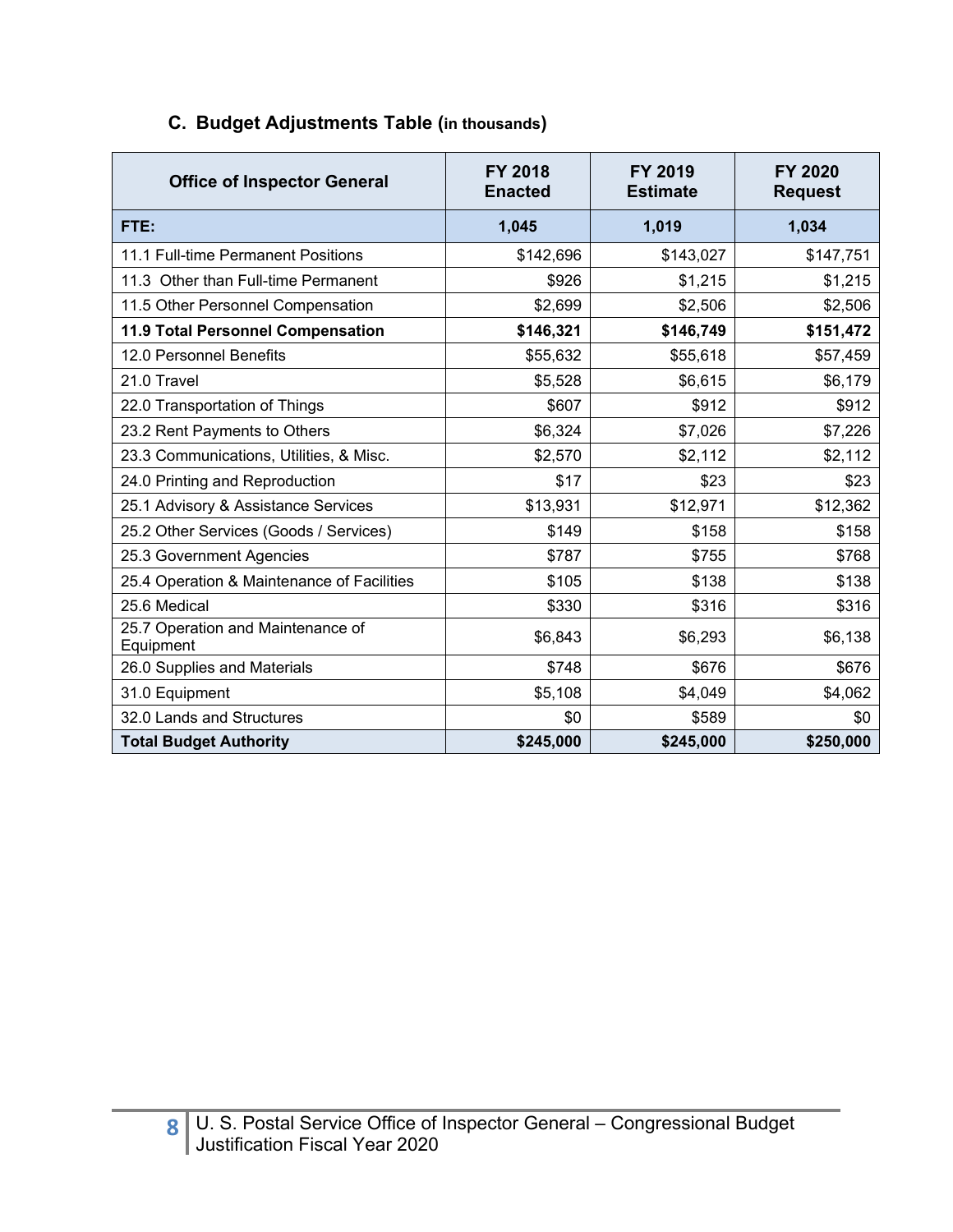#### **D. Budget Increases and Decreases Descriptions (in thousands)**

| FY 2019 Estimate                                      |                |    | \$245,000 |
|-------------------------------------------------------|----------------|----|-----------|
|                                                       |                |    |           |
| <b>Significant Budget Changes</b>                     |                |    |           |
| Increase to 11.9 Personnel Compensation               |                |    |           |
| <b>Total Increase to Personnel Compensation</b>       | \$<br>4,723    |    |           |
|                                                       |                |    |           |
| Increase to 12.0 Personnel Benefits                   |                |    |           |
| <b>Total Increase to Personnel Benefits</b>           | \$<br>1,841    |    |           |
|                                                       |                |    |           |
| Decrease to Non-personnel Object Classes              |                |    |           |
| <b>Total Decrease to Non-personnel Object Classes</b> | \$<br>(1, 564) |    |           |
|                                                       |                |    |           |
| <b>Significant Budget Changes Total</b>               |                | S  | 5,000     |
| FY 2020 Request                                       |                | S. | 250,000   |

*Increase to Personnel Compensation…………………….………….….....\$4,723,602* 

\$2,387,537 funds requested to allow the OIG to increase OI by 15 FTEs. This will result in a complement level of 1,034 FTEs.

\$2,336,065 funds requested for the annualization of performance based increases.

*Increase to Personnel Benefits……………………..………….…...……….\$1,840,846* 

\$932,376 funds requested for personnel benefits for OI's additional 15 FTEs.

\$908,470 funds requested for annual increases to benefits premiums.

*Decrease to Non-personnel Costs…………………………..…….…..….\$1,564,448* 

This amount is the cumulative change in all non-personnel costs. The largest reduction is in Advisory and Assistance Services, which correlates to a reduction in training and anticipated cost avoidance from investments made to a new cloud infrastructure in prior fiscal years.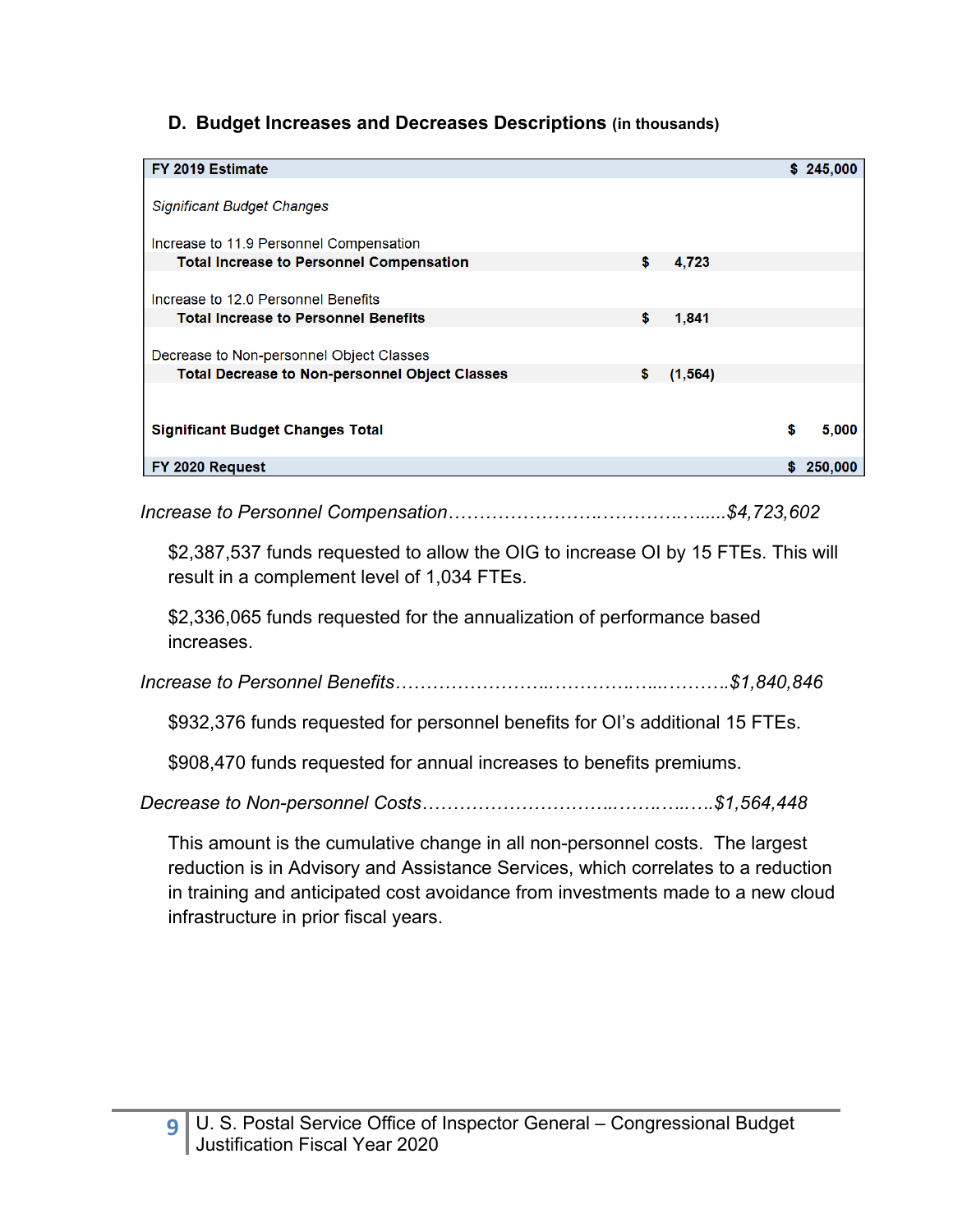#### **E. Reimbursable Authority**

In FY 2020, reimbursable authority work to be performed is estimated at \$500,000. The primary mission for the OIG reimbursable program is to develop partnerships with other government agencies to provide unique value-added support to the Postal Service. The OIG intends to leverage its resources with these groups to share knowledge while meeting stated work requirements.

| <b>Other Resources:</b><br><b>Offsetting Collections</b> | <b>FY 2018</b><br><b>Enacted</b><br>(000's) | FY 2019<br><b>Estimate</b><br>(000's) | FY 2020<br><b>Request</b><br>(000's) |  |
|----------------------------------------------------------|---------------------------------------------|---------------------------------------|--------------------------------------|--|
| <b>Offsetting Collections</b>                            |                                             |                                       |                                      |  |
| Reimbursable Authority                                   | \$500                                       | \$500                                 | \$500                                |  |
| <b>Total: Offsetting Collections</b>                     | \$500                                       | \$500                                 | \$500                                |  |

#### **F. Appropriation Language**

| <b>Appropriation Language</b>                                                                                                                                                                                                                                                                                                           |
|-----------------------------------------------------------------------------------------------------------------------------------------------------------------------------------------------------------------------------------------------------------------------------------------------------------------------------------------|
| Office of Inspector General                                                                                                                                                                                                                                                                                                             |
| <b>SALARIES AND EXPENSES</b>                                                                                                                                                                                                                                                                                                            |
| (Including Transfer of Funds)                                                                                                                                                                                                                                                                                                           |
| For necessary expenses of the Office of Inspector General in carrying out the<br>provisions of the Inspector General Act of 1978, \$250,000,000 to be derived by<br>transfer from the Postal Service Fund and expended as authorized by section<br>603(b)(3) of the Postal Accountability and Enhancement Act (Public Law 109-<br>435). |

# **G. Legislative Mandates**

In FY 2018, almost \$5.8 million of our budget was used to support reviews that were either legislatively mandated by Congress or to support the Postal Service in meeting its legislative mandates. As indicated in the table below, the OIG spent \$340,000 to oversee activities of the Postal Inspection Service and \$2.8 million to audit the data collection systems and procedures the Postal Service uses to prepare reports related to costs, revenue, rates, and quality of service for all products. The OIG also spent \$2.2 million to help the Postal Service meet its legislative mandates by performing work such as audits supporting the public accountant's opinion on the Postal Service's financial statements and compliance with the Sarbanes-Oxley Act (SOX) and Securities and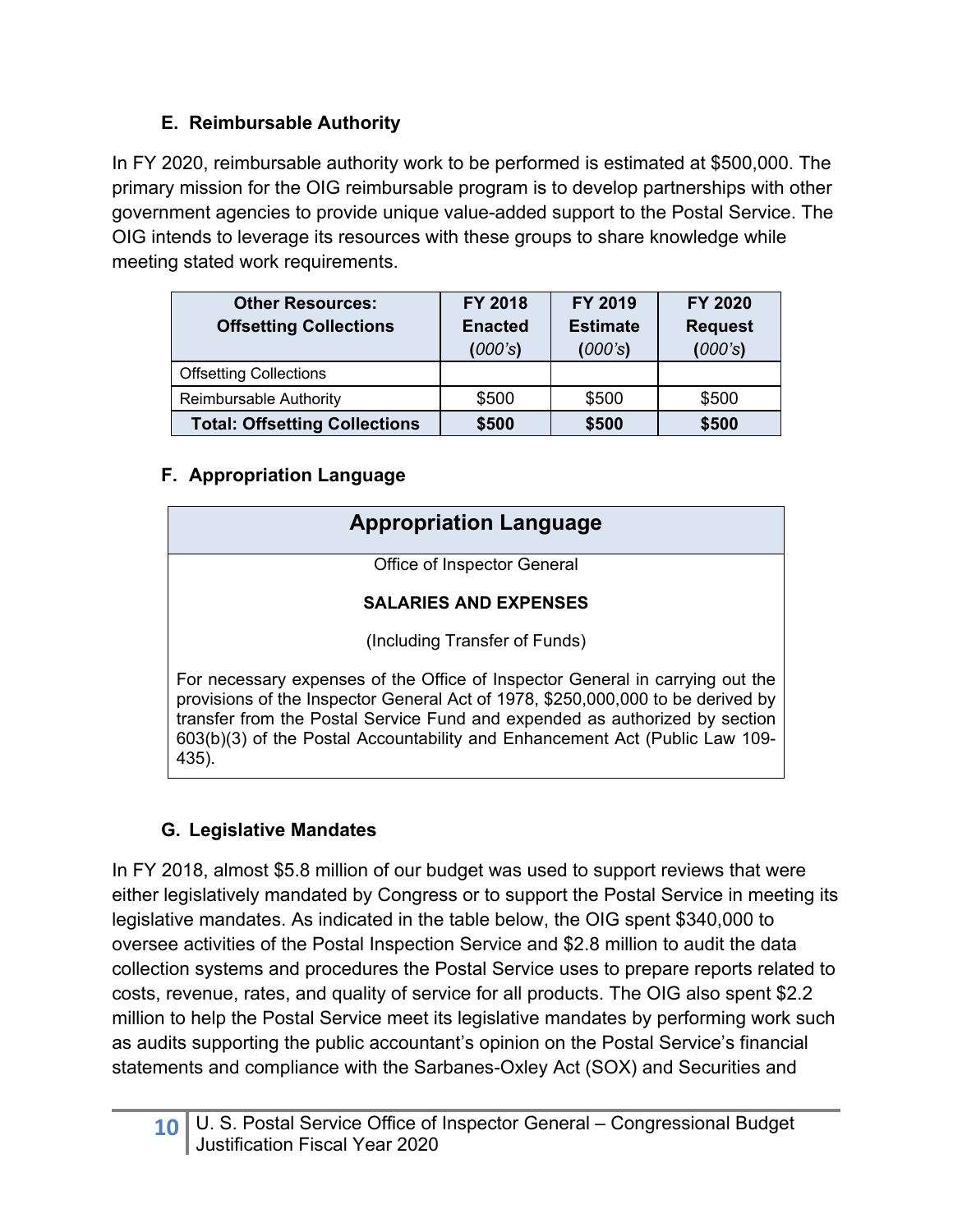Exchange Commission financial reporting requirements. The OIG also spent \$451,000 to perform audits in support of Postal Service mandates.

| Legislative Mandates - Dollar Value by Identified Mandates<br>FY 2018 (as of September 30, 2018) |                                                      |         |  |  |  |
|--------------------------------------------------------------------------------------------------|------------------------------------------------------|---------|--|--|--|
| <b>Public Law Reference</b>                                                                      | $Cost*$<br>(000's)                                   |         |  |  |  |
| 5 U.S.C. App. 3 §<br>8G(f)(2)                                                                    | Oversight of the Postal Inspection Service           | \$340   |  |  |  |
| 39 U.S.C. § 3652                                                                                 | Audits of Postal Service Data Collection<br>Systems  | \$2,779 |  |  |  |
| PL 109-435                                                                                       | Financial Statement/SOX Audit and<br>Quarterly 10Q** | \$2,193 |  |  |  |
| Various                                                                                          | Audits in Support of Postal Service<br>Mandates**    | \$451   |  |  |  |
| <b>Total Dollar Value</b>                                                                        | \$5,763                                              |         |  |  |  |

\*Based on FY 2018 audit work, as of September 30, 2018.

\*\*Although not legislatively mandated for the OIG, these financial and network optimization-related audits support mandates for the Postal Service.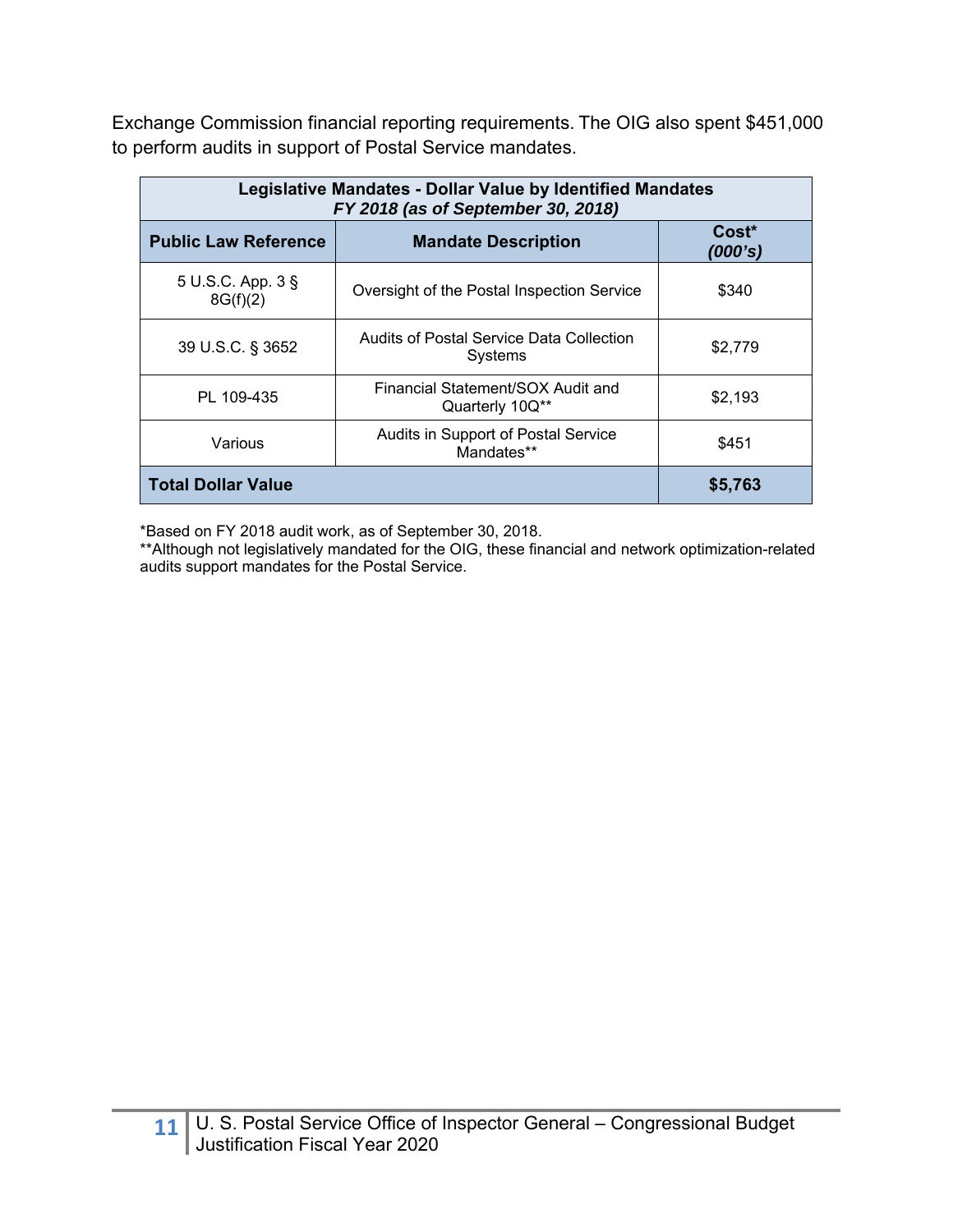#### **IV. OIG PRIORITIES AND RESULTS**

#### **A. Investigative Priorities and Results**

Because of the large, geographically dispersed Postal Service workforce, the nationwide distribution of facilities, and the reactive nature of criminal work, our OIG must maintain a large investigative workforce. About 66 percent (\$162 million) of our budget is committed to conducting investigations to ensure the integrity of postal processes, finances, and personnel as well as to protect the mail.

In FY 2018, the results of OI's work included over 2,700 investigations, 1,053 convictions, and almost \$514 million in fines, restitutions, recoveries, and cost avoidances. Reductions to the budget impact our law enforcement work the most, and results in this area's decline when we receive less funding.

OI organizes its work into five major programs:

- The Internal Mail Theft program focuses on investigating mail theft by postal employees and postal contractors.
- The Official Misconduct and Narcotics program is responsible for investigating misconduct by postal employees, including executives and USPIS employees, and contractors for various crimes, including use of the mail to transport and traffic narcotics, misuse of Postal Service computers, destruction or theft of Postal Service property, falsification of official documents, forgery, theft of funds, abuse of authority, and sabotage of operations.
- The Healthcare Fraud program includes investigations of both claimant and medical provider fraud. The Postal Service is the single largest contributor to the U.S. Department of Labor's (DOL) Office of Workers' Compensation Program (OWCP) and, in FY 2018, it paid nearly \$1.4 billion for disability-related benefits. These disability payments are funded by Postal Service customers rather than tax dollars, and any portion of those funds lost to fraud has a direct impact on the Postal Service and its operations.
- The Contract Fraud program is responsible for investigations of contract fraud, waste, and misconduct. The Postal Service manages contracts, ranging from multimillion-dollar national service contracts to local contracts for supplies and services at individual Postal Service facilities.
- The Financial Fraud program focuses on the theft of Postal Service money and products. A large portion of the revenue generated by the Postal Service is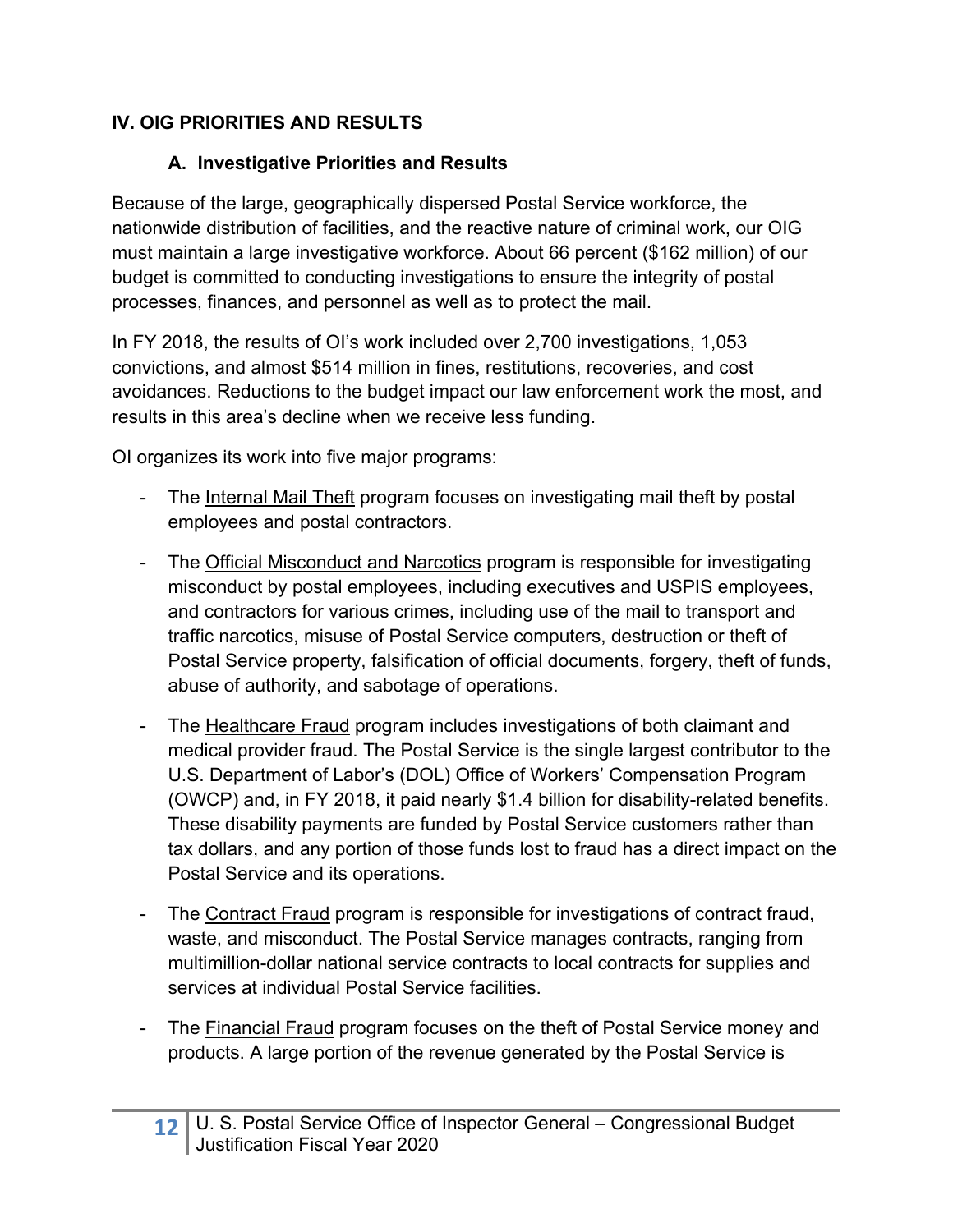handled at over 31,000 Postal Service retail locations. Stamps, cash, and money orders can all become targets for theft.

Some of OI's recent significant cases and results include:

- In November 2018, the last defendant of a group of 16 career employees working in locations across the metro-Atlanta area was sentenced to federal prison for accepting bribes to deliver packages of cocaine – two kilograms or more at a time – in a wide-reaching undercover operation. The defendants were willing to make the deliveries for bribes as low as \$250 and received sentences of between three and nine years in prison.
- Also in November 2018, five postal employees were indicted and arrested in Fayetteville, NC, for conspiring to sell marijuana from U.S. mail parcels that they intercepted and removed from the mail stream at the Fayetteville Processing and Distribution Center Annex.
- In April 2018, a carrier in Florida was sentenced to four years in prison for his role in facilitating the trafficking of narcotics, including fentanyl. Another on-going investigation involves a carrier in New Jersey who was arrested for facilitating the trafficking of narcotics, including over 200,000 fentanyl pills. Two employees and four civilians were arrested in November and December 2017 in this case, and all individuals are awaiting prosecution.
- In September 2018, the OIG participated with a number of other law enforcement agencies in the arrest of 64 individuals suspected of trafficking narcotics in Puerto Rico. Two of the individuals arrested were postal employees who were allegedly conspiring with members of the drug trafficking organization to help facilitate the shipment of narcotics parcels through the mail.
- In January 2018, a federal judge sentenced the owner and controller of a California hospital to 63 months in prison for overseeing a 15 year-long, healthcare fraud scheme that involved more than \$40 million in illegal kickbacks paid to doctors and other medical professionals in exchange for referring thousands of patients who received spinal surgeries. The scheme led to more than \$500 million in fraudulent bills being submitted during the last five years of the scheme – much of which was paid by the California worker's compensation system as well as by DOL's OWCP.
- In June 2017, a former postal executive, was sentenced to two months incarceration, one year of supervised release, and ordered to pay restitution of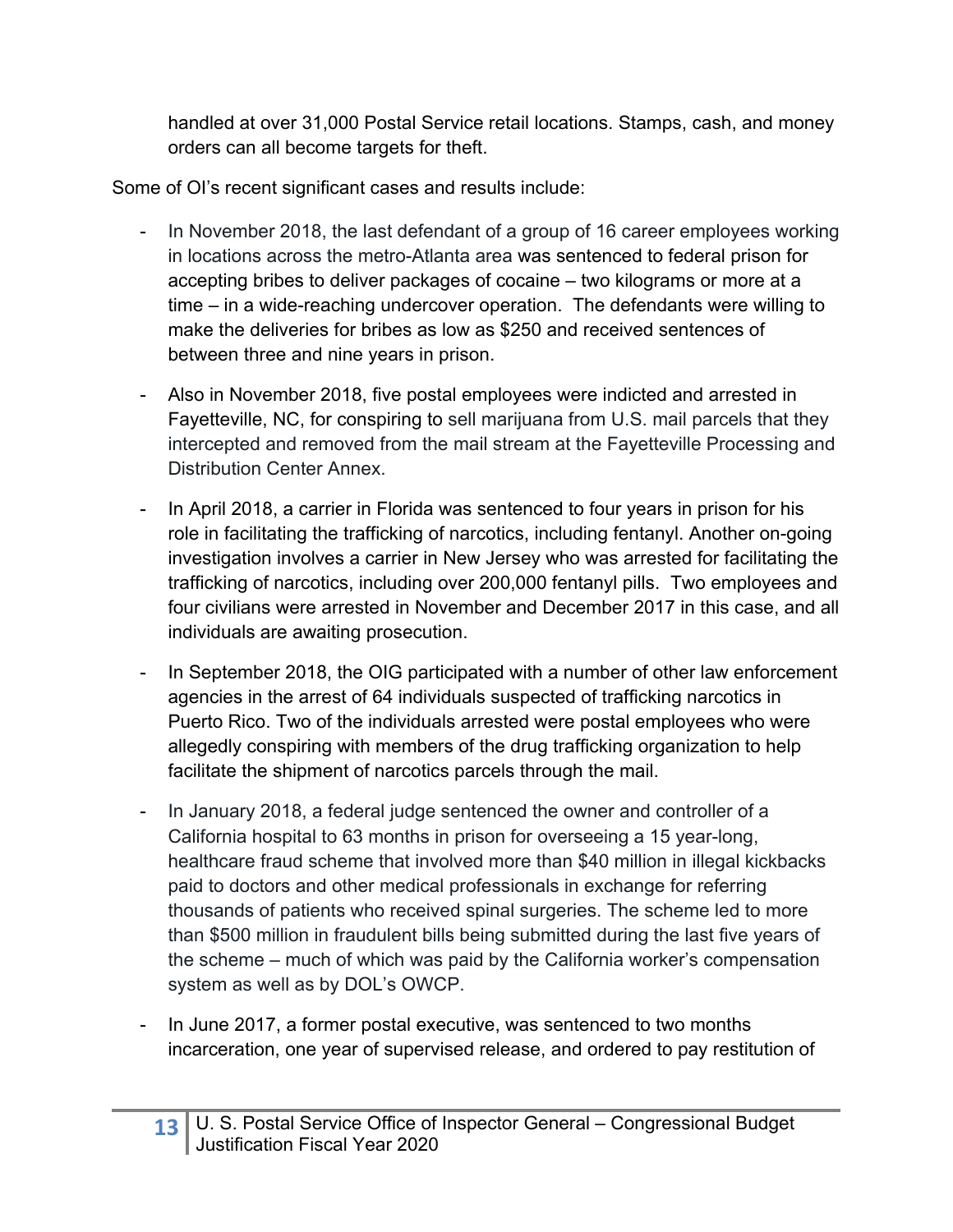\$84,498 as a result of providing false information on a background questionnaire to conceal negative credit history, a past conviction, and a 2013 civil judgement.

- In April 2018, U.S. professional cyclist Lance Armstrong agreed to pay \$5 million as a result of a multiyear federal investigation into allegations that he defrauded the government by using performance-enhancing drugs when the Postal Service sponsored his cycling team. This will return \$3.75 million to the Postal Service.
- In August 2018, a former postal employee was sentenced to more than 16 years of incarceration and five years of supervised release after being convicted of sexual exploitation of a child and possession of child pornography. While the crime of sexual exploitation did not occur as a result of his employment, the OIG discovered the former employee when he attempted to use a postal computer to view pornography online. An OIG forensic analysis of images collected by the former employee identified a child he victimized 16 years earlier.

OI would allocate its FY 2020 program budget to cover the primary program areas described above as well as the following emerging areas of focus:

- *Narcotics trafficking by employees* We are seeing a significant increase in the number of postal employees willing to facilitate the trafficking of opioids and other narcotics for cash. In addition to our investigative efforts, we are working with other OIGs to map out the opioid epidemic and identify additional work to be done in this area, including opportunities to compare data from multiple agencies to help solve this problem.
- *Mail theft*  In FY 2018, over 30 percent of the Postal Service's total revenue was generated through the delivery of nearly 6.2 billion packages. An increasing number of postal employees, particularly part-time employees, are stealing prescription medication and other items of value shipped through the mail. In addition, a variety of complex frauds rely on theft of mail, and postal employees could be the trusted insider who enables ready access to sensitive mail. Examples include the systematic theft of passports or green cards for use by organized criminal organizations as well as stolen identity refund fraud schemes where stolen personal information is used to file fraudulent tax returns.
- *Healthcare fraud* Postal Service employees represent nearly 40 percent of all federal employees who receive OWCP benefits. These benefits represent a significant on-going cost to the Postal Service, and frauds associated with those benefits are a continuing area of focus for our OIG.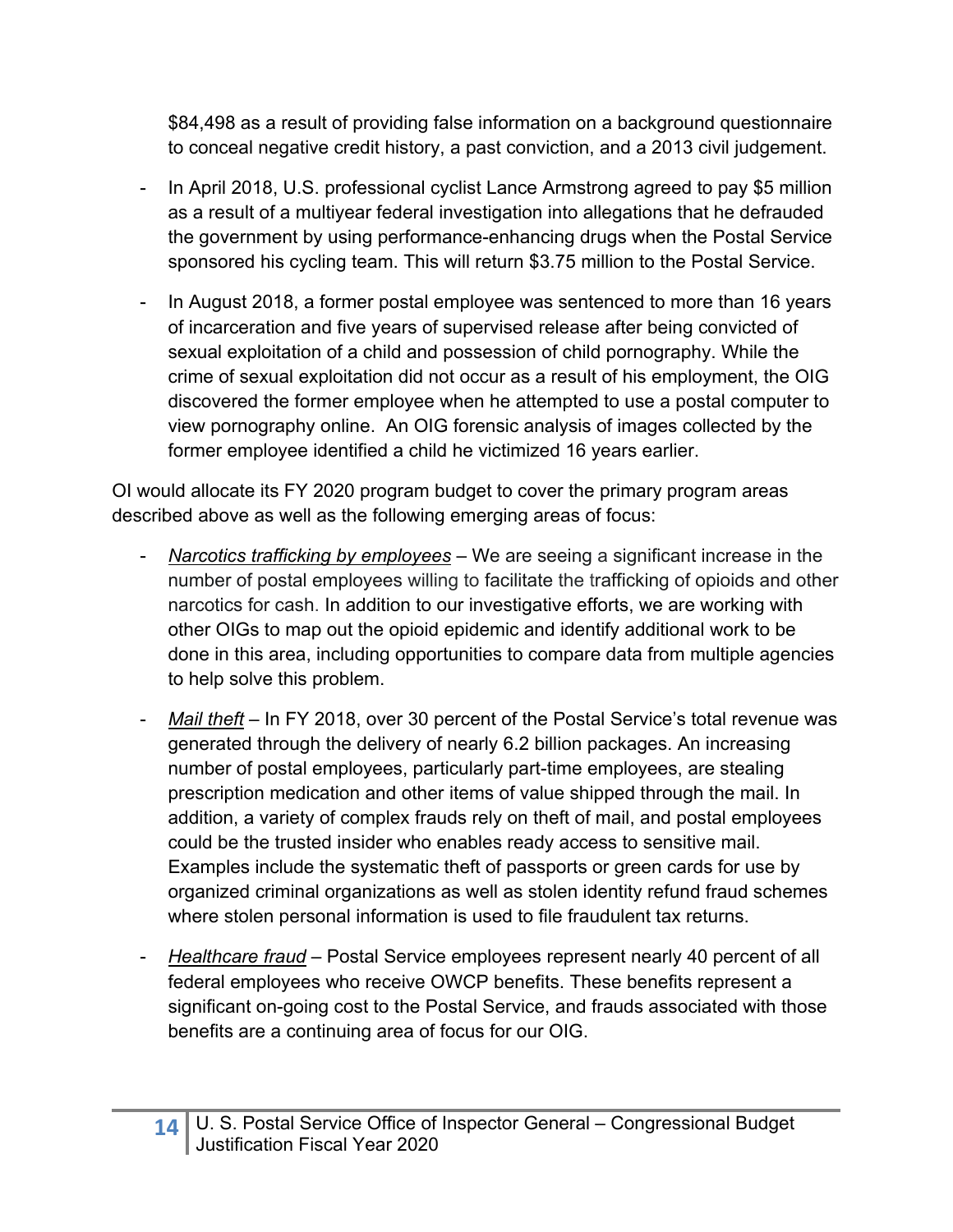#### **B. Audit and Evaluation Priorities and Results**

Though we are the leanest OIG when compared to our parent agency, we returned nearly \$9 for every \$1 invested in our budget in FY 2018. Much of this impact was due to the work of OA, which completed 166 reports and issued 326 recommendations. This work identified \$1.7 billion in financial impact, including funds put to better use, questioned costs, and revenue impact.

Because the Postal Service does not receive its funds from taxpayer dollars and instead earns revenue from the sale of its products and services, it is critical that the OIG's audits and evaluations focus on the areas of greatest financial and business impact. OA focuses on reviews that provide the Postal Service with information to address its emerging strategic issues, major risks, and management challenges, and to highlight revenue opportunities.

OA organizes its audit work into five functional areas:

- The Mission Operations audit area reviews two of the largest cost center functions within the Postal Service — network processing and transportation. These business segments annually spend over \$16 billion.
- The Finance and Pricing audit area focuses on finance, cost, and pricing. These audit areas help ensure that the Postal Service is following regulatory requirements.
- The Supply Management and Human Resources audit area focuses on contracting, facilities, human resource management, security, emergency preparedness, and sustainability.
- The Retail, Delivery, and Marketing audit area focuses on Postal Service operations related to retail, delivery, vehicles, sales, revenue generation, revenue protection, customer service, international mail, and marketing.
- The Information Technology and Inspection Service audit area focuses on the Postal Service's ability to use technology to manage operations, maximize ROI, and secure data. This area also oversees the role of the USPIS in protecting the Postal Service from criminal activity, as required by the Inspector General Act of 1978, as amended.

Some of the OIG's recent and on-going significant audits and evaluations include:

- *Processing Readiness for Election and Political Mail for the 2018 Midterm Elections* – We conducted an audit to evaluate the Postal Service's readiness for timely processing of election and political mail for the 2018 midterm elections.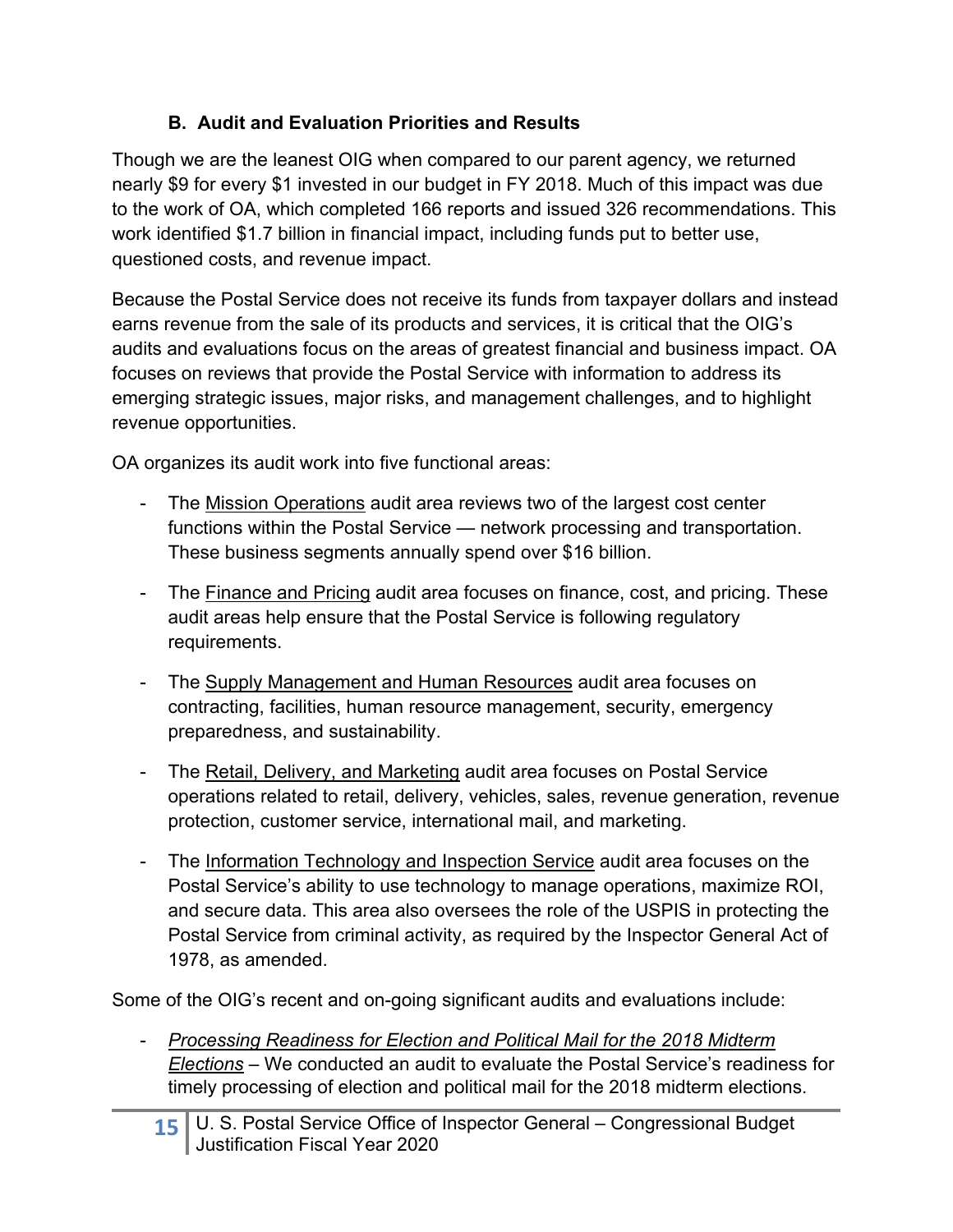We found that the Postal Service was not ready for the January 2018 special elections; however, since starting our audit, the Postal Service had improved processes to be ready for the timely processing of election and political mail for the 2018 midterm elections.

- *Controls Over the Release of Personnel Information* In response to a request from Congress, we conducted an audit examining the improper release of a former employee's, and current Congressional candidate's, complete personnel file in response to a Freedom of Information Action (FOIA) request. We found that the Postal Service did not have adequate controls in place to ensure proper release of employee information in response to FOIA requests. As a result, the Postal Service released the personnel files of seven former employees without authorization. Both an audit report and a report of investigation were issued on this matter.
- *Operational Window Change (OWC) Savings* The Postal Service revised certain service standards in 2015, which allowed the agency to expand its mail processing operational window. We conducted an audit to determine if the Postal Service achieved its projected savings for the OWC. The Postal Service projected the OWC would save over \$805 million annually. We determined that the Postal Service did not achieve the anticipated savings and we could only verify about \$323.5 million of savings since the inception of OWC.
- *Treasury Inflation-Protected Securities (TIPS)*  We conducted an audit to determine the impact of investing Postal Service retirement fund assets in TIPS. We found that investing in TIPS could increase the Postal Service's three retirement funds' asset balances by about \$1.4 billion annually. To do this, the Postal Service would need to exchange a portion of its current, fixed-rate Treasury securities, and the Secretary of the Treasury would have to determine that investments in TIPS would be in the public interest.
- *Use of Postal Service Network to Facilitate Illicit Drug Distribution* In response to a request from Congress, we conducted an audit examining the role of the Postal Service's network in facilitating illicit drug distribution, explored associated risks and vulnerabilities in the system, and identified opportunities to mitigate those risks. We found that the Postal Service has made efforts to combat use of its network to facilitate illicit drug distribution, but a number of vulnerabilities remain.
- *Opioids Safety Preparedness* Based on a request from Congress, we conducted an audit to assess measures the Postal Service has implemented to prepare its workforce for the risks posed by shipments of synthetic opioids. We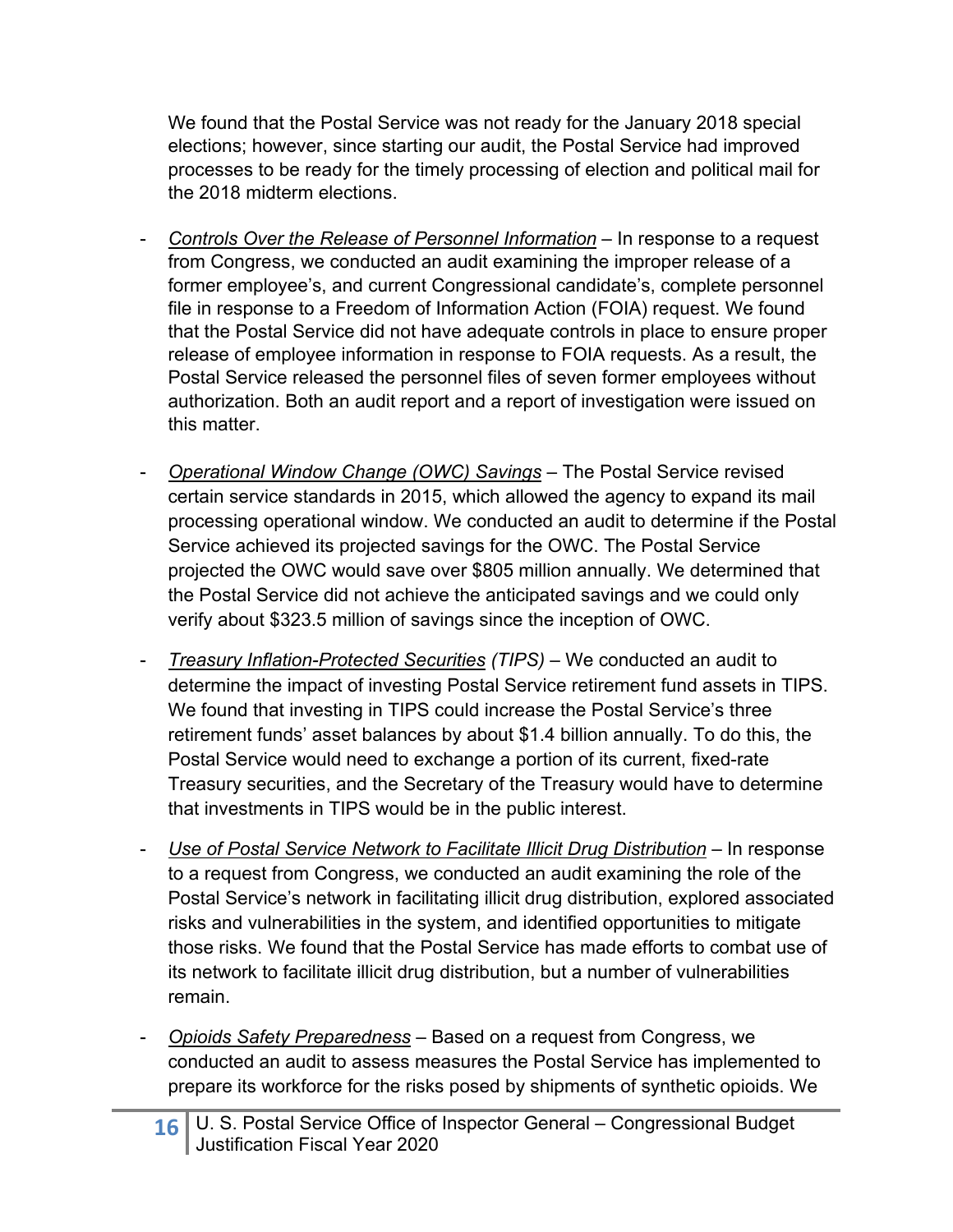found the Postal Service has not implemented specific measures to prepare its entire workforce for risks posed by synthetic opioids shipped through the mail. In addition, employees are also not always adhering to existing protocols when handling hazardous or suspicious mail.

- *Facility Condition Review Capping Report*  We conducted an audit to capture trends or systemic issues identified as a result of previous OIG facility condition reviews of Postal Service retail facilities and to assess the effectiveness of management's corrective actions. We found, collectively, that the Postal Service was not consistently adhering to building safety, security, and maintenance standards, corrective actions were either not implemented as indicated or were not effective in remedying the issue identified, and there were systemic issues with monitoring local customer complaints.
- *Management Alert Inbound International Mail Operations*  We conducted a review of Inbound International Mail Operations at various facilities and issued an alert to facilitate immediate corrective actions regarding the Postal Service's ability to fulfill the U.S. Customs and Border Protection's advanced electronic data-based holds for inbound international mail. The issues in that alert presented potential public safety and security concerns to the U.S. Postal Service, its employees, and the general public.
- *Carrier Leave without Pay for Union Activities* Based on a request from Congress, we conducted an audit to evaluate the Postal Service's authorization of carrier leave without pay for union activities. We found that the Postal Service granted leave without pay to 97 carriers nationwide for periods ranging from four to 50 days to participate in political activities on behalf of the union. This project resulted in a hearing in the U.S. Senate and a broader review of this type of leave usage in other federal agencies.
- *Delayed Mail Validation* We conducted an audit to determine the accuracy of the Postal Service's delayed mail reporting. We found that the Postal Service frequently did not accurately count on-hand delayed mail. We estimated about \$85.1 million of postal revenue is at risk due to underreporting late arriving mail.
- *Package Delivery Scanning ― Nationwide* We conducted an audit to examine the Postal Service's package scanning processes. Of the two billion scans for the period July 1 – December 31, 2016, we found 1.9 million scans that were improper stop-the-clock scans that occurred at delivery units instead of at the delivery location. We also found 8.3 million scans with no corresponding location data, which made it impossible to determine whether they were improper.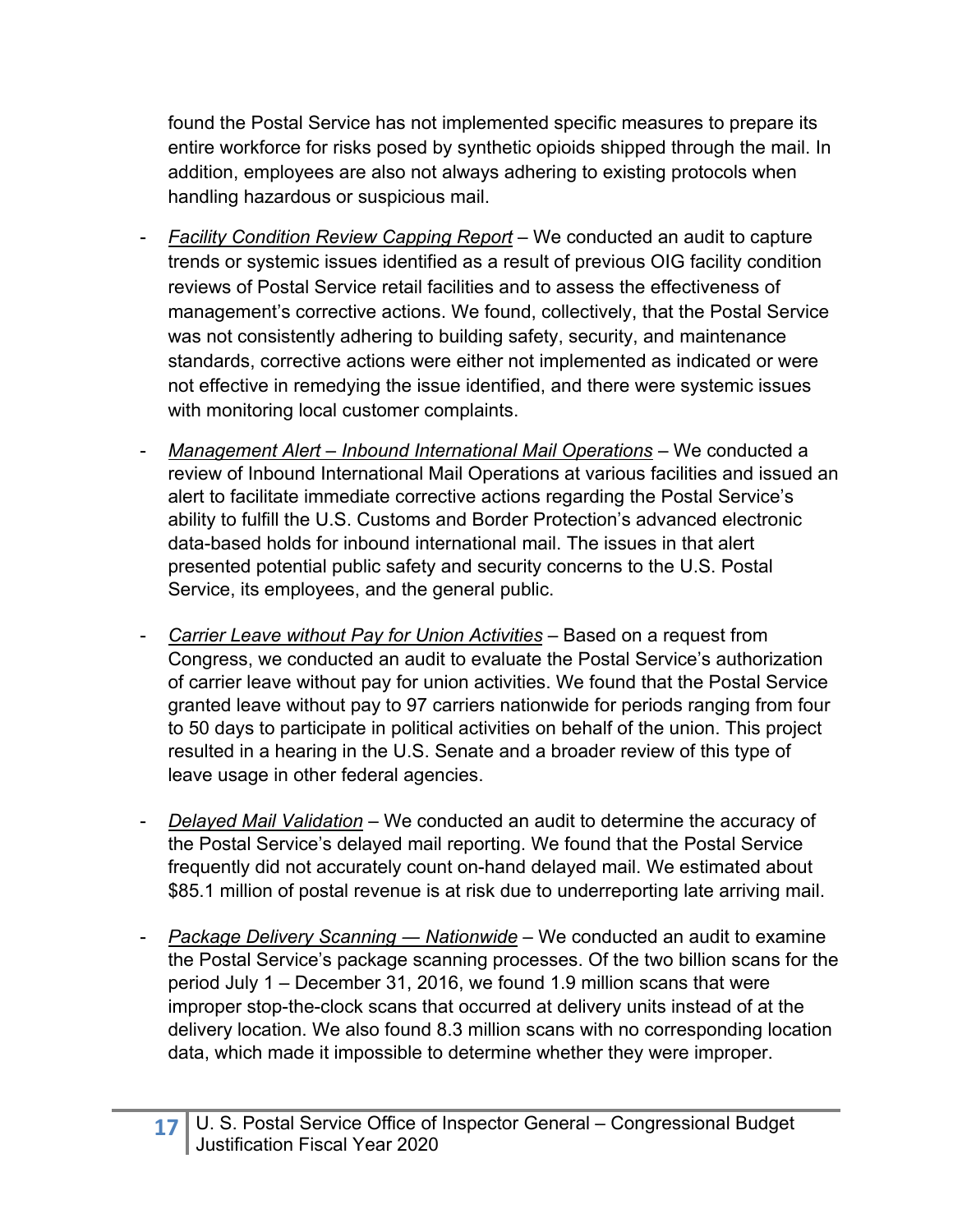- *Customer Retail Experience* We conducted an audit evaluating key factors affecting the customer experience in retail units and identifying opportunities to enhance the overall retail customer experience. We found the Postal Service has opportunities to enhance customer satisfaction in each of the five factors affecting customer experience, including engagement, executional excellence, brand experience, expediency, and problem recovery.
- *Change of Address Controls* We conducted an audit based on concerns from customers and an inquiry from a congressman about potential fraudulent use of change of address services for mail or identity theft. We determined the Postal Service could enhance its internal controls by requiring customers present a government-issued identification when submitting a hardcopy Change of Address request and by requiring dynamic authentication for online requests.

OA also conducted work that was either legislatively mandated by Congress or was to support the Postal Service in meeting its own legislative mandates. This work included oversight of the USPIS and auditing the data collection systems and procedures the Postal Service uses to prepare reports related to costs, revenue, rates, and quality of service for all products. The OIG also conducted audits supporting the public accountant's opinion on the Postal Service's financial statements and compliance with both the SOX and U.S. Securities and Exchange Commission financial reporting requirements. This work is described more fully in section G of Part III. *Budget Details*.

OA would allocate its FY 2020 program budget to cover the primary program areas described above, as well as the following emerging areas of focus:

- Evaluating the Postal Service's role in combatting the opioid crisis;
- Evaluating ways to improve service and reduce costs for Postal Service operations related to delivery, vehicle maintenance, fleet management, post office operations, call centers and social media operations, and other facilities;
- ‐ Increasing oversight of the USPIS and its activities, to include strategic direction, resource allocation, case management, property, and training; and
- ‐ Evaluating postal partnerships and negotiated service agreements in the competitive parcel market.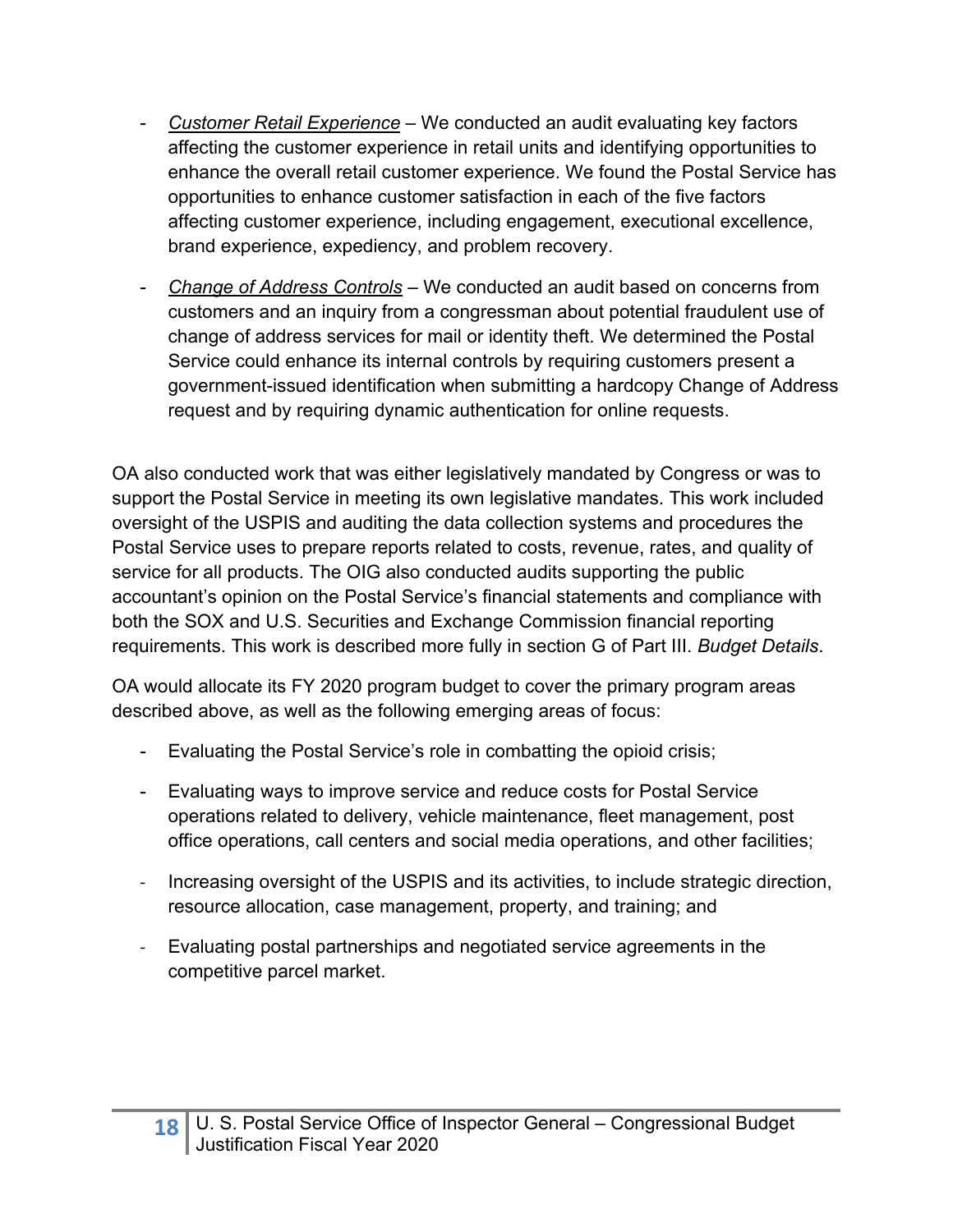# **C. Other Mission Areas**

# **1. Human Capital**

Our budget has essentially been flat since FY 2010 when our authorized complement was 1,196 FTEs. The absence of funding for normal salary increases and inflationary adjustments during that time has steadily reduced the number of FTEs that can be maintained to support audits and investigation. The President's FY 2020 budget of \$250 million will result in our organization having an authorized staffing level of 1,034.

| <b>Description</b>                                           | <b>FY 2018</b><br><b>Enacted</b> | <b>FY 2019</b><br><b>Estimate</b> | FY 2020<br><b>Request</b> |  |
|--------------------------------------------------------------|----------------------------------|-----------------------------------|---------------------------|--|
| <b>FTEs</b>                                                  | 1.045                            | 1,019                             | 1,034                     |  |
| Net change from prior start of<br>year to budget end of year | $\blacksquare$                   | (26)                              | 15                        |  |

We are committed to building and maintaining a highly engaged and talented workforce to achieve mission success, both now and in the future. We recognize that without a strong human capital strategy – one that manages and invests in our workforce talent – we cannot succeed as an organization. Our OIG has undertaken a number of human capital initiatives to maintain our competitive edge and retain a highly skilled workforce.

# **2. Information Technology**

The Office of Chief Information Officer (OCIO) maintains and integrates IT solutions that rapidly respond to the needs of the OIG. In FY 2020, our focus will be to strengthen the security and resilience of critical OIG infrastructures against cyberattacks. In addition to these security enhancements, OCIO will work on developing processes and infrastructure for storing large datasets. The exponential growth of digital information used for data analytics and computer forensics will require investment in increasingly large amounts of cloud storage. Storing data with a cloud provider will enable OCIO to provide "storage on demand" for specific projects and allow the OIG to cost effectively retain data for long periods for historical analysis.

# **3. Data Analytics**

Over the past 10 years, the OIG has integrated data analytics into its core mission of combatting fraud, waste, and abuse. Since FY 2016, our analytic tools have directly resulted in 1,354 investigations, including 701 criminal actions, 653 administrative actions, and more than \$5.1 billion in financial impact.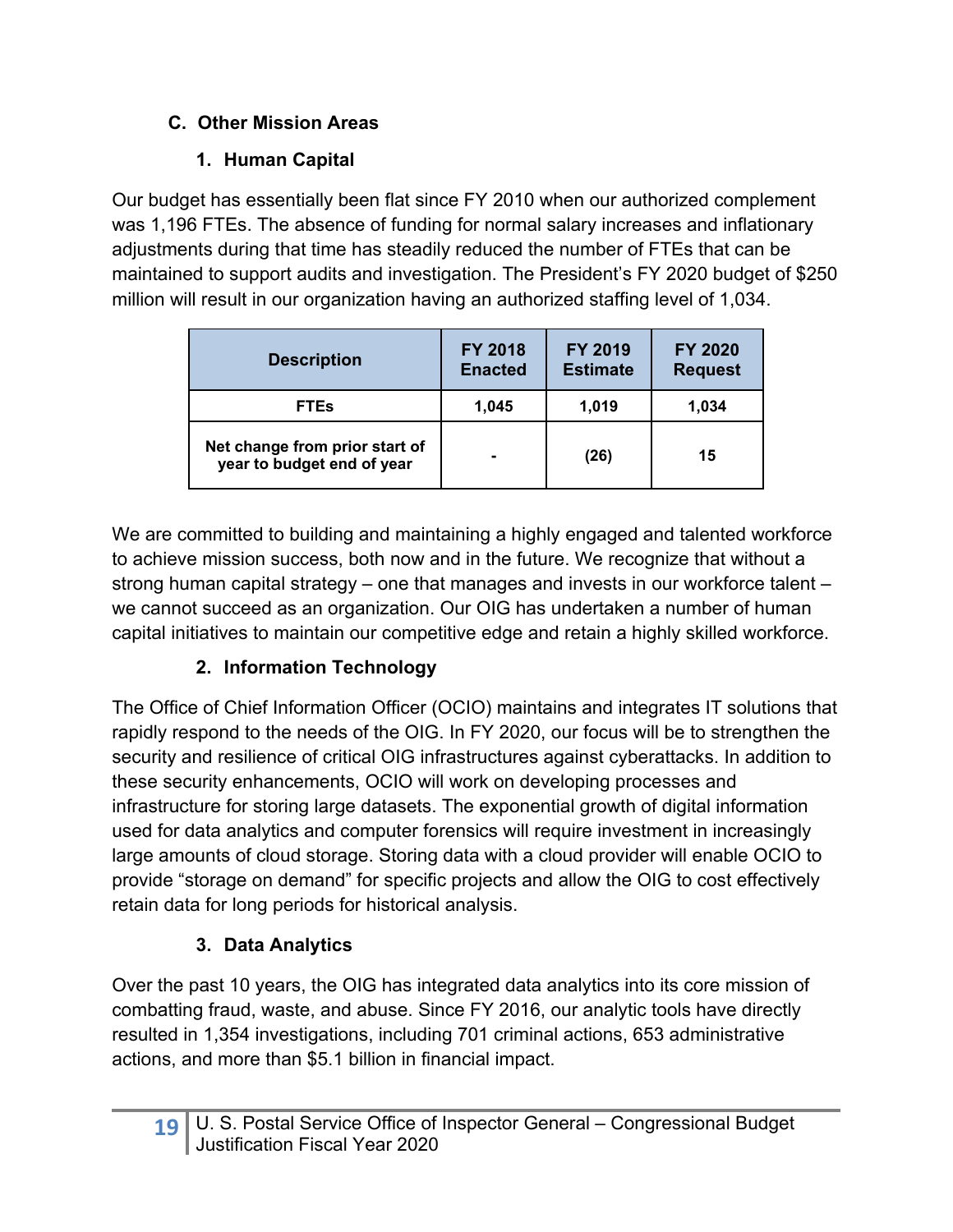Some recent tools that our Office of the Chief Data Officer (CDO) has developed include:

- ‐ *Domestic Mail Narcotics Tripwire and the High-Risk Inbound International Shipment Model* – CDO has developed two tools to help combat opioids and other narcotics shipped through the mail. The Domestic Mail Narcotics Tripwire identifies mail delivery routes with high-risk indicators of an employee colluding to steal or deliver narcotics packages. The High-Risk Inbound International Shipment Model identifies high-risk packages that are being shipped to the United States but have not yet arrived at the border. Initial testing has resulted in a very high success rate for both tools.
- ‐ *Claimant Risk Analysis Model (CRAM)* This predictive model identifies high-risk indicators of OWCP claimants committing fraud. Investigations initiated using CRAM tend to be much more efficient, with successful cases resolved 32 percent faster and unsubstantiated leads investigated 19 percent faster.
- ‐ *eCC Tripwire* The Postal Service receives thousands of customer complaints daily that are stored in the electronic Customer Care (eCC) database. Our eCC tripwire automatically searches each day's complaints using text matching to identify allegations of internal mail theft. Thus far, use of the tool has resulted in over 800 investigations, 150 criminal results, and 175 administrative actions.
- ‐ *Retail Marketing Model*  To identify retail facilities with poor customer service, CDO again made use of the eCC database. Using a keyword search, customer sentiment scores were produced for each retail facility.

Our work in FY 2020 would be to enhance our current tools and develop new models that offer predictive analytics (what is going to happen) and prescriptive analytics (what the Postal Service should do). Emerging areas of focus that will require additional funding and specialized staff include:

‐ *Big Data Analysis* – The Postal Service uses numerous data systems to manage its mail processing systems and customer interfaces, and this data changes constantly. To proactively address process issues and respond to fraud, CDO tools must be able to examine this data in near-real time. This presents a challenge from an ETL ("extract / transform / load") perspective, which the OIG will invest in new tools and platforms to address.